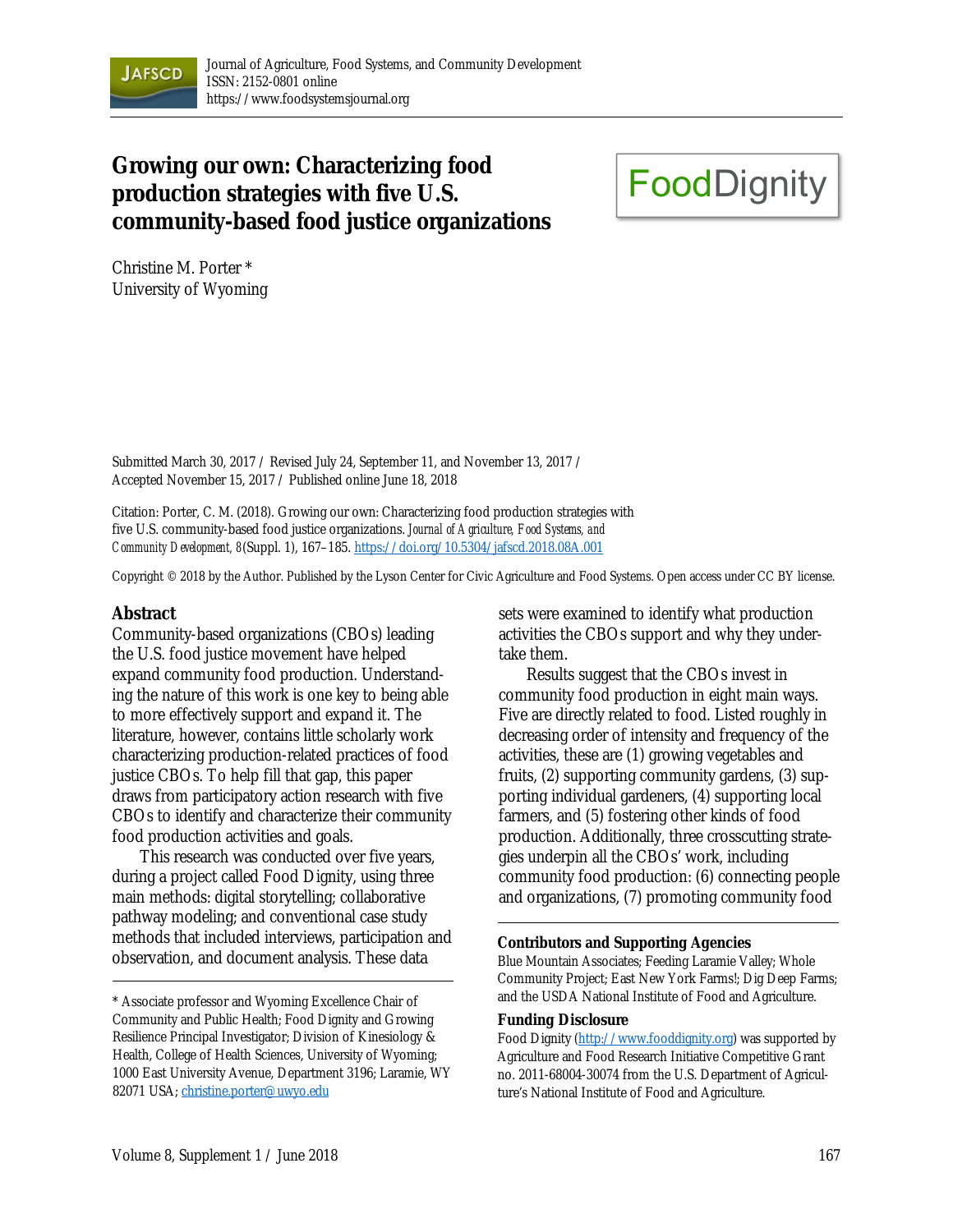systems, and (8) integrating their activities with community (as opposed to food) at the center. The CBOs' goals for these activities are transformational, including achieving community-led and sustainable food security, health, and economic equity.

 The CBOs' crosscutting activities and longterm goals point to supporting and assessing outcomes that include food production and access but are also nonfood related, such as leadership development and feelings of belonging or ownership. Their wide range of food production activities and social change goals need more support for expansion, trial and error, documentation, and assessment. In particular, intentionally supporting food justice CBOs in their crosscutting strategies, which are foundational and yet less visible and underfunded, may multiply the range and reach of their impacts.

#### **Keywords**

Home Gardens; Community Gardens; Community Farms; Public Health; Community Food Systems; Community Food Production; Food Justice; Community-based Organizations; Communitybased Participatory Research (CBPR); Food **Dignity** 

## **Introduction**

The United States is a wealthy nation with more than enough food to supply the needs of all its residents (Food and Agriculture Organization of the United Nations [FAO], 2002; Hiza & Bente, 2007). However, in 2015, 12.7% of households in the U.S. were food-insecure, and about a fifth of American children were growing up in households that were uncertain they will have enough to eat every day (Coleman-Jensen, Rabbitt, Gregory, & Singh, 2016). This problem of inequity is one of many problems in the U.S. food system that the food justice movement aims to help resolve

(Sbicca, 2012), by localizing healthy food production, among other things. With immediate goals that might include sharing healthy food, selling such food at low cost, equipping people with production and job skills, and/or providing opportunities for income generation (Daftary-Steel, Herrera, & Porter, 2016), many CBOs leading the U.S. food justice movement have been working to expand community food production.

 Little scholarly work about production-related practices of individual CBOs, much less multiple ones, has been published. However, understanding the nature and purposes of this community food production work is foundational for knowing how to best support it, for informing strategy with evaluation, and for beginning to estimate its current and potential array of yields. To help build that foundation, this paper draws from over five years of action research with five such CBOs to identify and characterize their community food production activities. The research questions this paper addresses are: (1) how do these five CBOs support community food production work? and (2) what their goals are for that work?

 We conducted this research as part of the Food Dignity project. Food Dignity was a five-year effort (2011–2016) to document, support, understand, and partially assess food system sustainability and security strategies employed by five CBOs in the U.S.: Blue Mountain Associates (BMA) in the Wind River Indian Reservation; Feeding Laramie Valley (FLV) in Laramie, Wyoming; Whole Community Project (WCP) in Ithaca, New York; East New York Farms! (ENYF!) in Brooklyn, New York; and Dig Deep Farms (DDF) in the unincorporated areas of Ashland and Cherryland in the San Francisco Bay Area of California. I was the principal investigator and lead academic collaborator in Food Dignity.<sup>1</sup>

 In this paper, I use the phrase "community food production" to mean micro- and small-scale

 $\overline{a}$ 

<sup>1</sup> In this paper, my use of "we" denotes the larger Food Dignity co-investigation team, particularly those named in Table 1. Some of the data I analyzed for this paper are codified knowledge products in their own right, particularly digital stories and collaborative pathway models, authored by other co-investigators, as cited. Our work was conducted as participatory action research, or community-based participatory

research (CBPR). However, the research questions I ask of this multiproject data set and the analysis and conclusions here are my own. Thus, though I have checked my data uses, interpretations, and conclusions with co-investigators, and though this draws extensively on the wisdom, expertise, and work of others as cited, I am responsible for this work as sole author.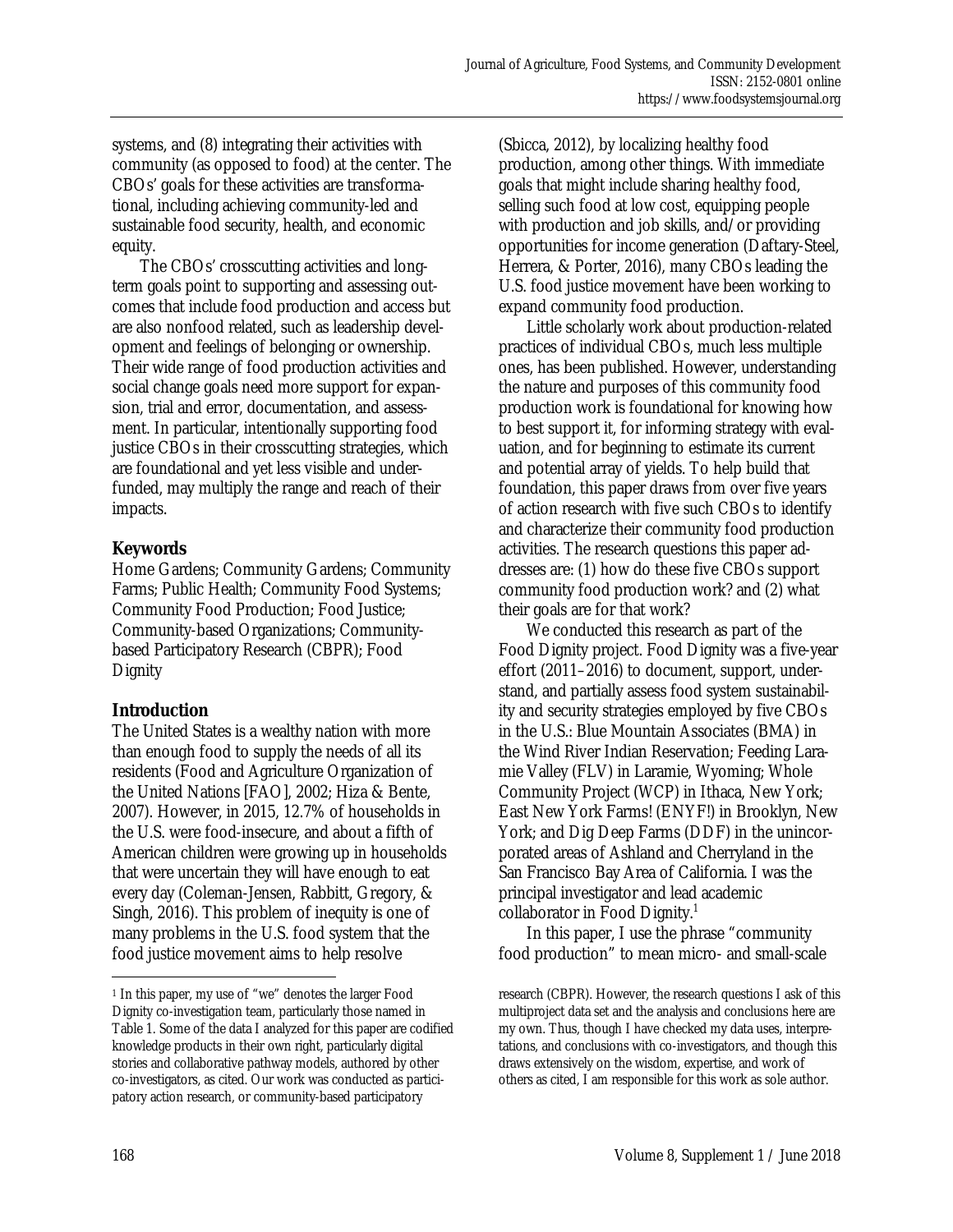work to produce food, especially, but not only, fruits and vegetables, for hyperlocal consumption—whether in the producers' own households or in the immediate geographic community—via share or sale. The production being "communitybased" means the food work is done for, by, and with community members to self-provision and/or to reach explicit food justice goals (as opposed to solely as a business). All the CBO community food production work described in this paper is community-based.

#### **Literature Review**

Support of community-based food production is a social change strategy used in the U.S. community food movement that is striving for community food security, sustainability, justice, and sovereignty (Broad, 2016; Saul & Curtis, 2013; Winne, 2008, 2010). Enabling people to grow some of their own food in home and community gardens has become a fixture of that work, and of some obesity prevention initiatives (Gatto, Martinez, Spruijt-Metz, & Davis, 2017; Lawson, 2005; Zanko, Hill, Estabrooks, Niewolny, & Zoellner, 2014). Supporting food gardening and other forms of community food production may take society a step closer toward food justice and food security, including because that enables consumers to also become producers (Allen, 1999). Although, as Allen notes, ensuring households have enough to eat every day should be the work of "a non-retractable governmental safety net" (Allen, 1999, p.117), the work of the food justice movement includes building food systems where fewer people need to use such a net.

 Certainly, interest in gardening has been growing in the U.S. (Taylor & Lovell, 2014). Today, over a third of U.S. households grow at least some of their own food, even if only herbs on a windowsill. From 2008 to 2013, the number of gardening households increased by 17% overall, driven largely by a 63% increase among the millennial generation (National Gardening Association, 2014).

 As summarized below, a rapidly growing body of literature demonstrates a trio of positive outcomes from community production via home and community gardening in improving health, producing meaningful amounts of food, and providing ecosystem services.

 In health benefits, a recent meta-analysis of 22 quantitative studies suggests that gardening has significantly positive effects on physical, mental and—especially for community gardens—social health (Soga, Gaston, & Yamaura, 2017). Additional studies that were not included in the metaanalysis, mainly because they used observational and/or qualitative research designs, suggest health benefits of gardening may also include increased fruit and vegetable intake (Alaimo, Packnett, Miles, & Kruger, 2008; Armstrong, 2000; Litt, Soobader, Turbin, Hale, Buchenau, & Marshall, 2011; Meinen, Friese, Wright, & Carrel, 2012; Twiss, Dickinson, Duma, Kleinman, Paulsen, & Rilveria, 2003), reduced food insecurity (Baker, Motton, Seiler, Duggan, & Brownson, 2013; Bushamuka, de Pee, Talukder, Kiess, Panagides, Taher, & Bloem, 2005; Corrigan, 2011; Stroink & Nelson, 2009), and increased social capital (Alaimo, Reischl, & Allen, 2010; Armstrong, 2000; Twiss et al., 2003).

 Gardens also yield meaningful amounts of food. The average yield rate across eight studies that have quantified harvests in home and community gardens is  $0.6$  lbs/ft<sup>2</sup> (2.93 kg/m<sup>2</sup>) of growing space (author calculations from Algert, Baameur, & Renvall, 2014; CoDyre, Fraser, & Landman, 2015; Conk & Porter, 2016; Gittleman, Jordan, & Brelsford, 2012; Pourias, Duchemin, & Aubry, 2015; Smith & Harrington, 2014; Vitiello & Nairn, 2009; Vitiello, Nairn, Grisso, & Swistak, 2010). This approaches the yield rate of 0.67 lbs/ft2 (3.27 kg/m2) estimated to be typical of vegetable farms(Seufert, Ramankutty, & Foley, 2012).

 Community food production also provides "ecosystem services," that is, benefits that people obtain from ecosystems (Millennium Ecosystem Assessment, 2005, pp. 1–2). These include "provisioning" services, such as of food and health, as described above. "Regulating" ecosystems services that gardens and community farms provide include preserving biodiversity, cycling nutrients, and enhancing water quality (Calvet-Mir, Gómez-Baggethun, & Reyes-García, 2012; Cohen & Reynolds, 2015; Cohen, Reynolds, & Sanghvi, 2012). Social and cultural services provided by community food production appear to include building social capital and self-efficacy (Firth, Maye, & Pearson, 2011; Litt et al., 2011; Ober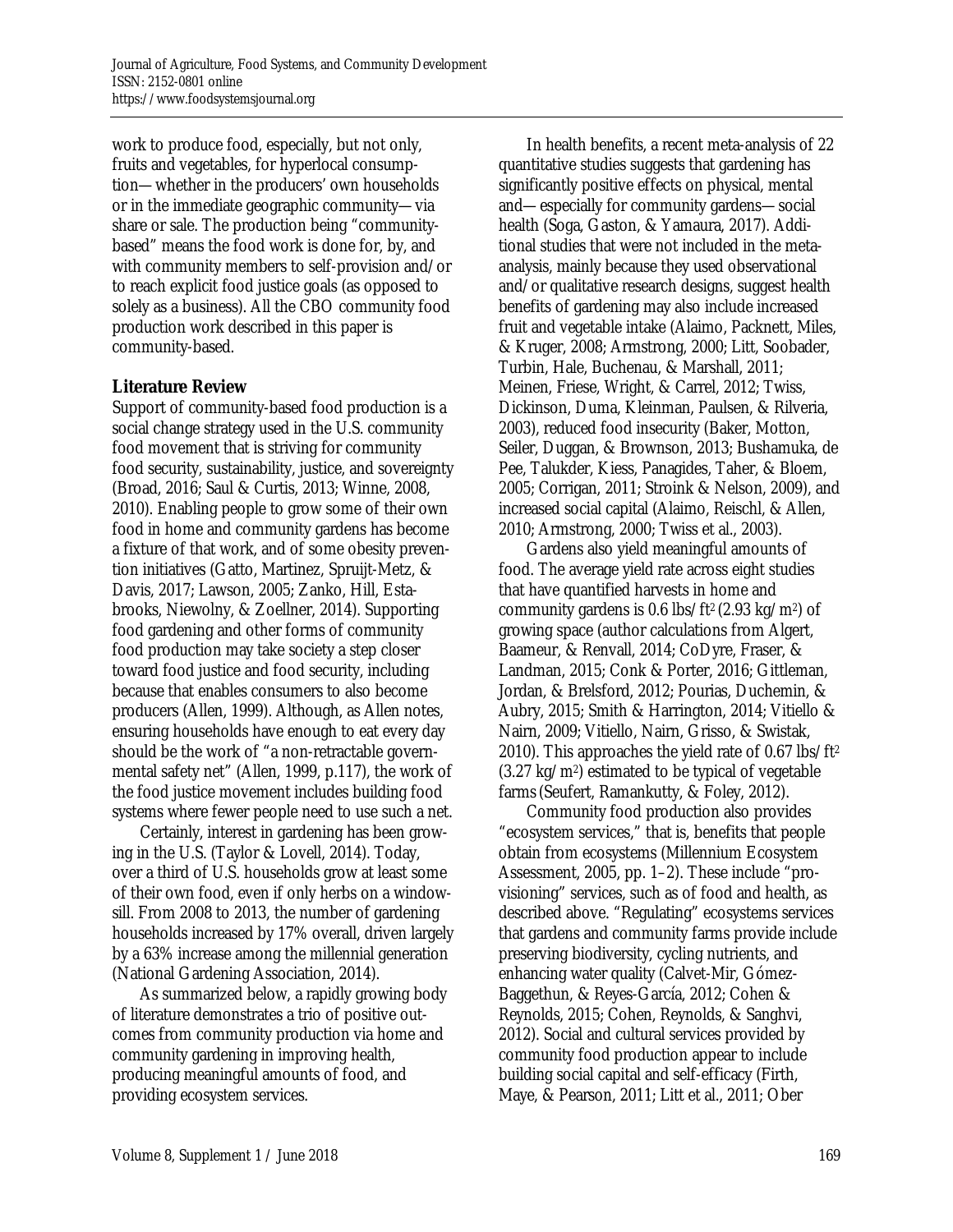Allen, Alaimo, Elam, & Perry, 2008) and cultural connection and continuity (Companion, 2016). Also, increasingly, community gardening is being recognized as a promising social change strategy (Altman et al., 2014; Hou, Johnson, & Lawson, 2009; Nettle, 2014; Pudup, 2008).

 This trio of health, harvest, and ecosystem service benefits of community food production suggests that better understanding production practices offers a rich and valuable arena for further action research to support and learn from this work.

 Another, much smaller body of research considers the processes and practices of CBOs that support community food production, especially in community gardens. Some research has focused on operational processes and technical lessons for founding and managing community gardens through interviews and/or surveys with stakeholders across multiple gardens (e.g., Armstrong, 2000; Drake & Lawson, 2015; Saldivar-Tanaka & Krasny, 2004) or via case studies with individual community gardens (e.g., Thrasher, 2016).

 Most relevant to the research question in this paper, about how and why food justice CBOs in the U.S. support community food production, are the few case studies with CBOs and community garden projects that focus on CBOs' goals and how they work to reach them. Case studies with six urban community gardens in Seattle suggest that, if intentionally designed for these ends, such projects can promote individual empowerment, community connectedness, and regional networking (Hou, Johnson, & Lawson, 2009). The Five Borough Farm action and research project has been cataloguing these and other outcomes—including those in health, harvest, and ecosystem services catagories reviewed above—from urban agriculture projects in New York City (Altman et al., 2014; Cohen, Reynolds, & Sanghvi, 2012). Finally, three case studies with three different food justice CBOs document anti-oppression ideology that underpins each CBO's mission and drives its activities. These studies were with the People's Grocery in Oakland, California (Sbicca, 2012), Community Services Unlimited in Los Angeles, California (Broad, 2016) and the Detroit Black Community Food Security Network in Michigan (White, 2011). Each of these

organizations intentionally frames how local histories of oppression shape their communities. Each also uses food, including food production, as a way to help community members provide for themselves while connecting with one another and growing power in order to reshape their communities.

 The research presented here substantiates and expands upon this literature by being the first to characterize the activities, strategies, and drivers of multiple U.S.-based food justice CBOs in fostering hyperlocal, community-based food production.

## **Methods**

Results in this paper derive from research conducted as part of the Food Dignity action, research and education project. Food Dignity was funded over five years with nearly US\$5 million from the USDA's National Institute of Food and Agriculture. It began in 2011 as a partnership between the University of Wyoming, Cornell University, and five food justice CBOs (BMA, FLV, WCP, ENYF! and DDF). When sketching the design for this project in 2010, I invited each of these CBOs to collaborate. I issued these invitations with an intent to maximize variation in geographic, institutional, historical, and community contexts, while also attending to practical travel considerations. Each accepted my invitation and then participated in codesigning our action research. Table 1 provides introductory information about each CBO.

 I derived the findings in this paper about CBO food production activities and goals by applying a production-specific lens to the extensive case study data and development that anchor our research methods in Food Dignity.

The methods and data I used in this research are:

• *Extensively using conventional case study approaches* (Yin, 2009), including conducting about 200 stakeholder interviews, extensive insider and outsider participation and observation, and primary and secondary document analysis. These overall methods are described in detail elsewhere (Porter, 2018a). Having frequently read and re-read these materials over the course of the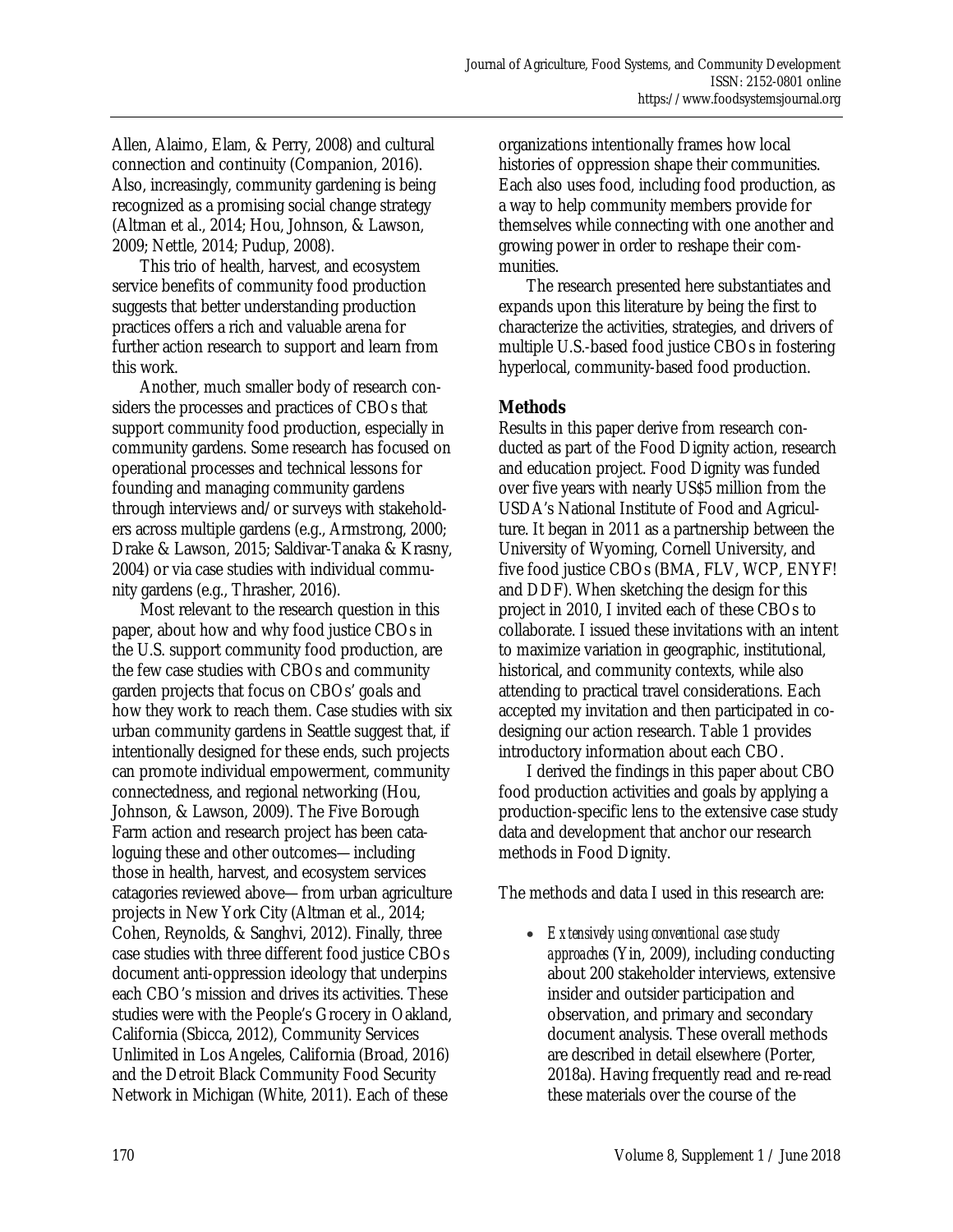|                                                         | Dig Deep Farms (DDF) ciates, Inc. (BMA)                                                                                                           | <b>Blue Mountain Asso-</b>                                                                                                                                                             | Feeding Laramie Valley Whole Community<br>(FLV)                                                                                                                                              | Project (WCP)                                                                                                                                                                                                                 | East New York Farms!<br>(ENYF!)                                                                                                                                                    |
|---------------------------------------------------------|---------------------------------------------------------------------------------------------------------------------------------------------------|----------------------------------------------------------------------------------------------------------------------------------------------------------------------------------------|----------------------------------------------------------------------------------------------------------------------------------------------------------------------------------------------|-------------------------------------------------------------------------------------------------------------------------------------------------------------------------------------------------------------------------------|------------------------------------------------------------------------------------------------------------------------------------------------------------------------------------|
| Umbrella<br>501(c)(3)<br>organization                   | Deputy Sherriff's<br><b>Activities League</b><br>(DSAL)                                                                                           | <b>BMA</b> is incorporated Action Resources<br>directly                                                                                                                                | International (ARI)                                                                                                                                                                          | <b>Cornell Cooperative</b><br>Extension of<br><b>Tompkins County</b>                                                                                                                                                          | <b>United Community</b><br>Centers                                                                                                                                                 |
| Location                                                | Ashland/Cherryland Ft. Washakie, Wind<br>areas, Alameda<br>County, CA                                                                             | River Indian<br>Reservation, WY                                                                                                                                                        | Laramie, Albany<br>County, WY                                                                                                                                                                | Ithaca, Tompkins<br>County, NY                                                                                                                                                                                                | East New York,<br>Brooklyn, NY                                                                                                                                                     |
| Founding year                                           | 2010                                                                                                                                              | 2003; in Wind River 2009<br>since 2008, started<br>food work in 2010                                                                                                                   |                                                                                                                                                                                              | 2006 (ended in<br>2016)                                                                                                                                                                                                       | 1998                                                                                                                                                                               |
| # year-round<br>employees in<br>early 2015 <sup>b</sup> | Approx. 10, some<br>with shared DSAL<br>responsibilities                                                                                          | 2 part-time                                                                                                                                                                            | 2 full-time (including 1 full-time<br>ARI responsibilities)<br>+ varying part time                                                                                                           |                                                                                                                                                                                                                               | 7 full-time                                                                                                                                                                        |
| Main co-<br>investigators                               | Capt. Marty<br>Neideffer, Hilary<br>Bass, Mike Silva, PacPotter<br>Rucker, Rashaad<br>Butler (& Hank<br>Herrera until 2013)                       | Dr. Virginia Sutter,                                                                                                                                                                   | Gayle Woodsum,<br>Jim Sutter, Etheleen Lina Dunning, Reece Damon Brangman,<br>Owens                                                                                                          | E. Jemila Sequeira,<br>Monica Arambulo                                                                                                                                                                                        | Sarita Daftary-Steel,<br>Daryl Marshall, David<br>Vigil                                                                                                                            |
| <b>Mission</b>                                          | Provide access to<br>healthy food and<br>jobs in our com-<br>munity where access expertise to help<br>to both has<br>historically been<br>limited | Provide quality<br>programming and<br>professional<br>meet the health and equitable, just and<br>human services<br>needs of the rural<br>and urban<br>communities of<br>Indian Country | Community based,<br>designed and led<br>work for sustainable organizations and<br>food security and an individuals to<br>sustainable food<br>system in Albany<br>County, Wyoming<br>(vision) | Facilitate a collab-<br>orative effort of<br>support the health<br>and well-being of<br>everyone in Tomp-<br>kins County; be a<br>place of dialog and<br>action for all the<br>communities that<br>make up Tompkins<br>County | Organize youth and<br>adults to address<br>food justice in our<br>community by pro-<br>moting local sus-<br>tainable agriculture<br>and community-led<br>economic develop-<br>ment |
| Website                                                 | http://digdeepfarms.<br>com                                                                                                                       | http://bluemountain<br>associates.com                                                                                                                                                  | http://feedinglaramie_https://www.food<br>valley.org                                                                                                                                         | dignity.org/whole-<br>community-project                                                                                                                                                                                       | http://eastnewyork<br>farms.org                                                                                                                                                    |

#### Table 1. Summary Characteristics of the Food Justice CBO Partners<sup>a</sup> in Food Dignity

a The other partners, in addition to these five CBOs, were the University of Wyoming, Cornell University, and Action Resources International. Ithaca College and the University of California, Davis, also collaborated.

b The CBOs engage, hire, support, and/or mentor additional people as volunteers, interns, temporary workers, seasonal employees, and project-specific leaders. For example, ENYF! mentors 20 to 30 youth interns each year, BMA engages summer market managers, FLV hires interns and VISTA associates, DDF supervises interns placed via criminal justice partnerships, and WCP supported (financially and otherwise) multiple community leaders in specific projects each year.

project, I started this research by sketching lists of the production-related activities that each CBO does. I then re-read my own and other co-investigators' field notes; interview transcripts that contained any variation of the word "garden," "farm," or "product";

and annual reports supplied by each CBO about their Food Dignity–related work, to catalogue and characterize the scope of these activities. Finally, I grouped activities by type, yielding the eight categories presented in the results.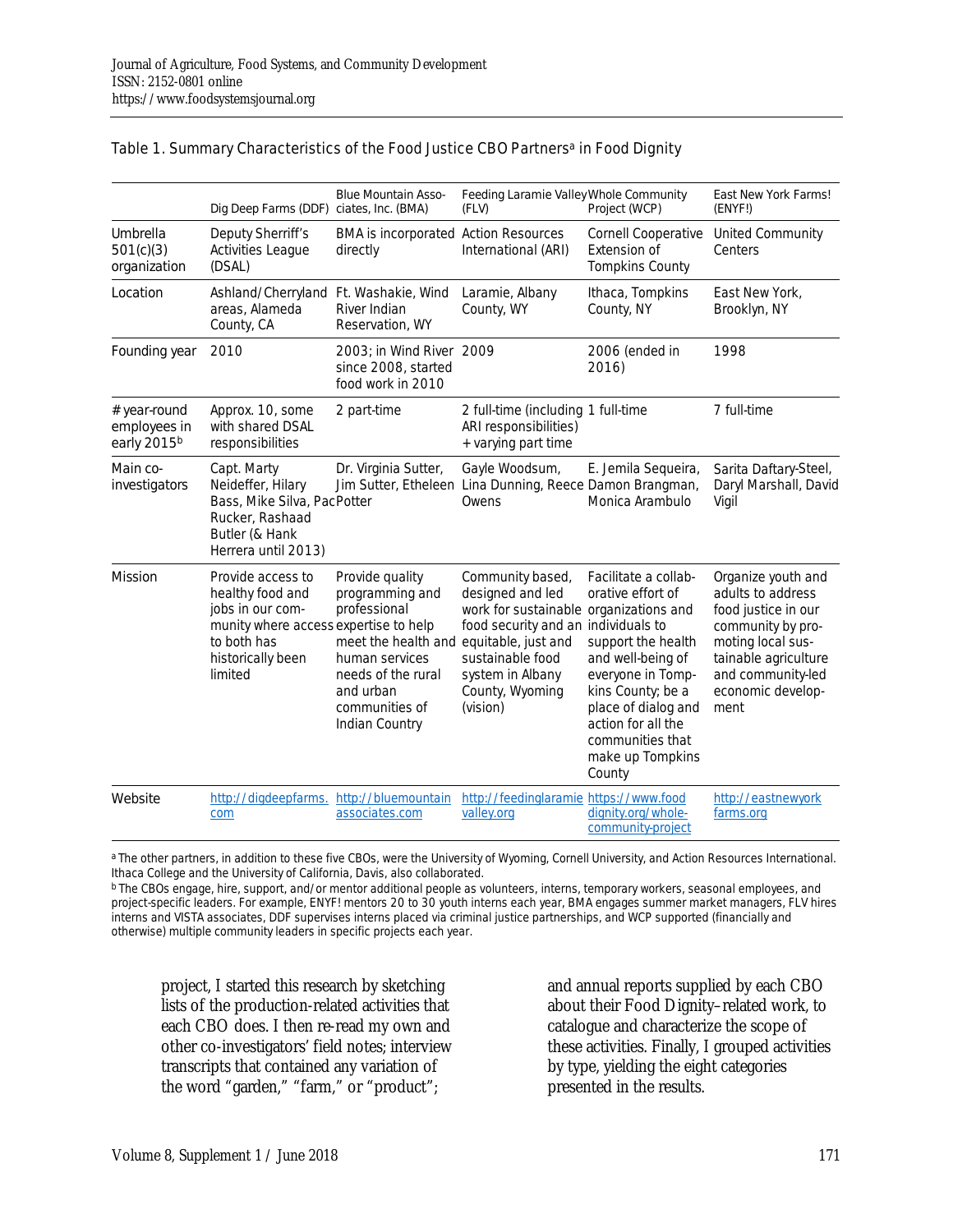- *Consulting the Food Dignity Collaborative Pathway Models* that were developed with each CBO. Collaborative pathway modeling is a form of participatory inductive program modeling for surfacing and articulating theories of change underlying a CBO's programs and change initiatives (Hargraves & Denning, 2018, in this issue). The resulting models present the CBOs' activities and link each activity, via a spaghetti-like web of arrows, to short-, medium-, and long-term outcomes. Pathway model contents correspond to columns in conventional logic models but add detailed connectivity between activities and outcomes. The five CBO collaborative pathway models are available online (Hargraves & Denning, 2017). In the analysis for this paper, I simply used the models as designed, tying each production activity to the goals each CBO has for it by tracing the arrows.
- *Relistening to first-person digital stories*. During a 2015 workshop with the organization now called StoryCenter, 12 community partners and four academic partners each produced a roughly two-minute story about her or his journey to food justice and Food Dignity work. The full playlist is available online (Food Dignity, 2015). For this research, I relistened to the 12 community investigator-authored stories, and reread transcripts of them, to identify themes of food production activities and outcomes.
- *Reviewing records of minigrants that the CBOs awarded* to members of their communities. Part of the scope of work and subaward that each CBO led and managed as part of the Food Dignity partnership was to develop, implement, support, and track a minigrant program that supported community member proposals for improving their local food system. At the time of this study, I had up-to-date records of 86 minigrant projects awarded by the five CBOs, representing a total of just over US\$110,000 in awards. I re-reviewed these to identify

which were related to community food production and then to characterize the focus of each production-related project. The results below include summaries of what kinds of production projects CBOs supported with these minigrant funds.

 The results reported below emerged from these multiple qualitative methods, re-applied or analyzed through the narrow lenses of characterizing the food production activities and goals of the five CBOs.

#### **Results**

Each of the five CBOs (BMA, FLV, WCP, ENYF, and DDF) has heavily invested in supporting community food production. For example, 65% of funded minigrant projects (i.e., 56 of the 86 analyzed, and approximately as a percentage of total dollars awarded) were invested in food production, including four production-related education projects. The average production-related award was US\$1,339. Amounts ranged from US\$156 for a beekeeping education project in Ithaca, New York, to US\$4,299 for materials and labor to convert a large home yard into a production garden and then grow produce for the Laramie community.

 This section summarizes the main production and production-support activities led by each CBO, which I characterize in eight categories. Five are relatively discrete food production strategies: producing vegetables and fruits, supporting community gardening, supporting individual gardeners, supporting farmers, and supporting other kinds of food production. Of these five, growing food is the most resource-intensive in terms of the quantity of labor, land, and material inputs required. The other three are crosscutting strategies that underpin all the work the CBOs do: connecting, mentoring, and networking; promoting food justice; and integrating all activities around community and people (as opposed to around food and food systems). The leaders of the CBOs invest much of their time in this complex trio of strategies, which demand great skill, expertise, and practical wisdom.

 In each category below, I describe the production work led by each CBO roughly in order of how centrally that work features in the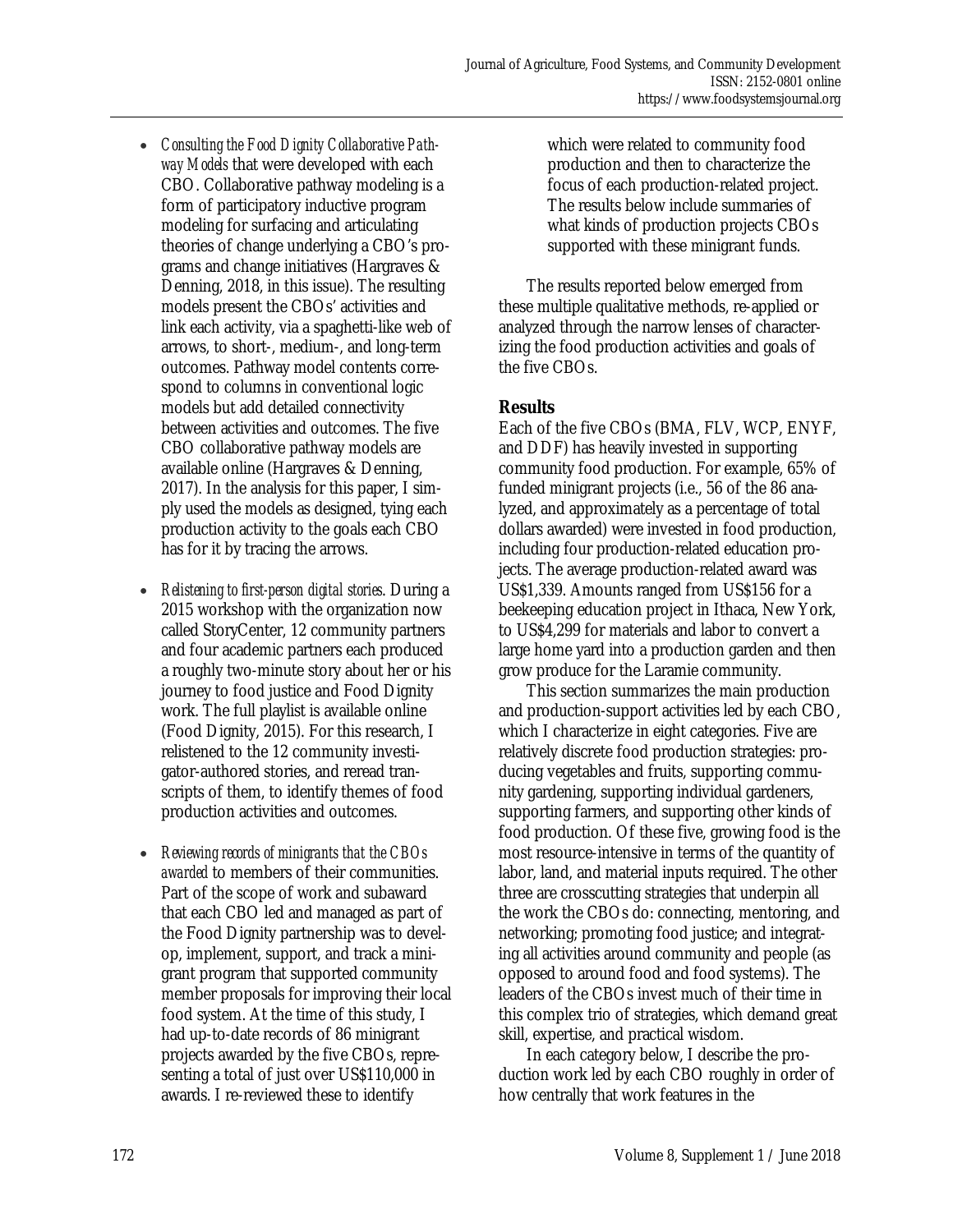organization's activities, with the most prominent work mentioned first. I use present tense whenever the activities are ongoing at the time of this writing.

 In the final section of these results, I characterize these eight activities, especially the three crosscutting ones, in the context of the CBOs' long-term goals.

#### **1. Producing vegetables and fruits to sell and share**

All but one of the five CBOs have produced vegetables and fruits to sell or to share in their communities. Three (DDF, ENYF, and FLV) systematically grow food. As outlined later, the CBOs engage in three crosscutting activities to garner, grow, and develop the substantial resources required to produce food. This especially includes gaining access to land (usually public) at low or no ongoing direct cost to the organization.

 Producing and locally selling food is **DDF**'s core activity. Of the five CBOs participating in Food Dignity, DDF manages by far the most production land and, based in California, enjoys the longest growing season. Since its founding in 2010 with several small and scattered sites, DDF has expanded and consolidated into 8 acres (3 hectares) on three farms: the small and original Firehouse Farm near their offices in unincorporated Cherryland/Ashland, the nearby Pacific Apparel lot with raised beds and a greenhouse, and City View Farm. City View is within the gates of a juvenile detention facility in San Leandro. After resolving multiyear struggles with sheep getting into the fields, water supplies, and hillside planting, City View is now DDF's biggest farm and includes a successful orchard. DDF sells its harvests via a community supported agriculture operation (CSA) and, as of 2014, at DDF farm stands.

 **ENYF!'s** first public activity was a farm and garden stand in 1998. By 2000, it had converted a half-acre (0.2 ha) lot next to its host organization's building (United Community Centers, or UCC) into the UCC Youth Farm. UCC staff and community members had been slowly cleaning up the lot since 1995. Harvests are sold at the ENYF! Saturday market and Wednesday farm stand. In 2015, in collaboration with a local public housing community, ENYF! also co-founded the half-acre

Pink Houses Community Farm that shares harvests with residents.

 **FLV**, in part to expand supply for the freshfood sharing program it had started in 2009, first began growing food in community garden plots and private home yards of supportive community members in 2011. Once they leased their first office space in a historic Laramie city park building in 2013, FLV also planted 550 ft<sup>2</sup> (51 m<sup>2</sup>) around the building; it built a hoop house in 2014. In 2016, the organization also began growing food at the Feeding Laramie Valley Farm in a one-acre (0.4 ha) field, including another new hoop house, at the local county fairgrounds.

 **BMA** became directly involved in food-related work in 2010, including by piloting a fruit tree orchard and hoop house on Tribal farmland with support from a specialty crops grant. However, the former succumbed to loose cattle (mirroring herbivore challenges DDF faced at City View before installing an electric fence) and the latter to high winds.

 BMA and FLV both currently seek to establish multi-acre community farms, and DDF continues to expand production areas. Threats to land access has meant that ENYF! has focused on protectingits existing production land in East New York, in addition to its expansion work, such as with the Pink Houses collaboration. **WCP**, having had only one staff member year-round, is the one CBO of the five that did not produce food directly.

## **2. Supporting community gardening**

Four of the five CBOs (all but DDF) have been heavily involved in founding and/or supporting community gardens where individuals from the area can grow their own food at very low or even no cost, share growing skills and knowledge, and create and maintain green spaces in their neighborhoods. For example, 20 of the 56 minigrants awarded for food production projects went to support community-based gardening work, including home-yard–based gardens for community use, a demonstration garden, and several season-extension investments. In addition, as described in this and the next section, some of the CBOs provide formal opportunities for gardeners to share or sell their harvests.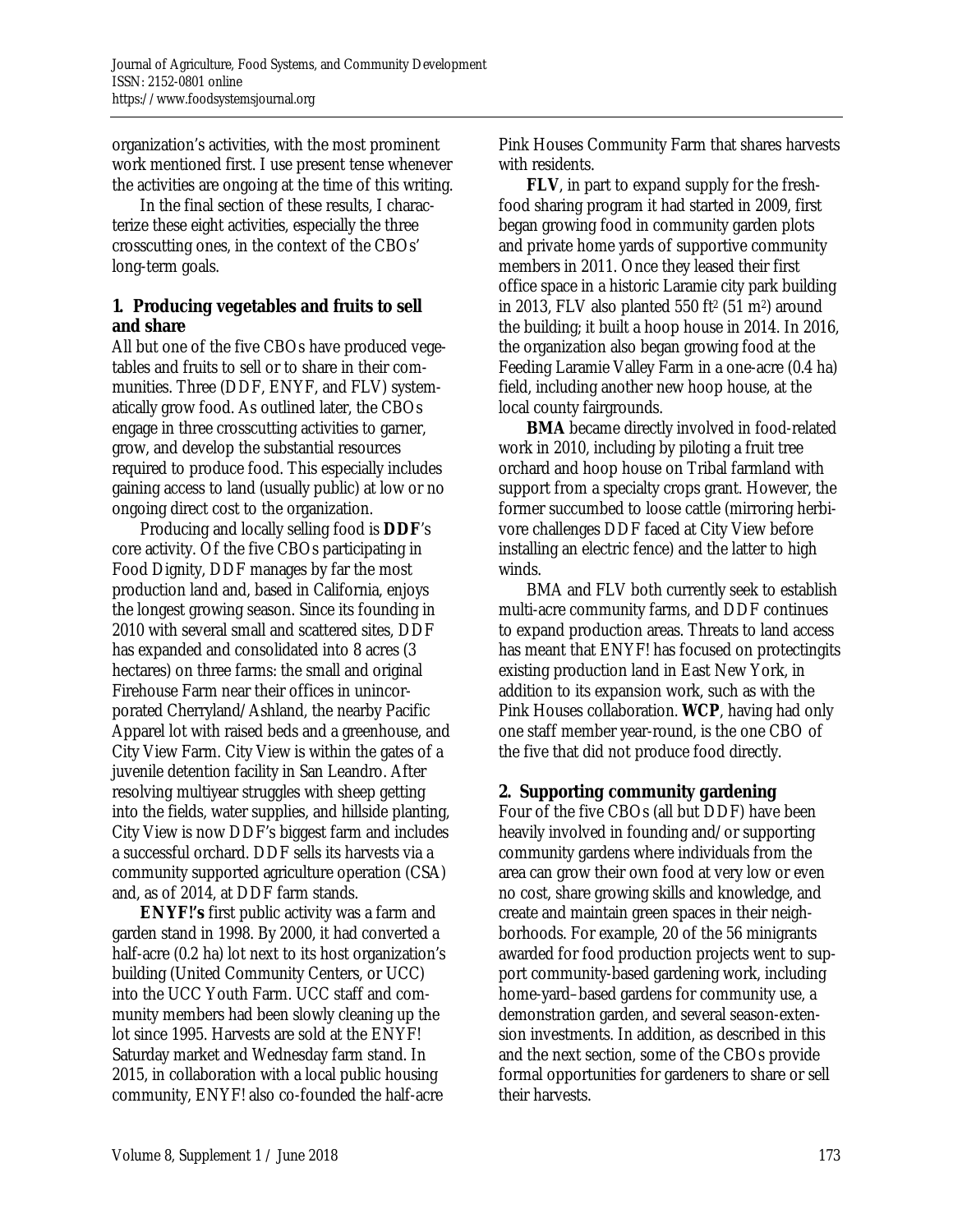**ENYF!** founded Hands & Heart Garden in 2006 on an abandoned lot, with support from the New York City housing department and the GreenThumb program of the city parks department. Today, with continued support from ENYF, 30 gardeners grow food there, mostly for their households and in part to supply diverse produce options at ENYF! market stands. Gardeners whom ENYF! supports are encouraged to sell some of their harvest at the market if they have enough. To facilitate this, ENYF! youth interns staff a "Shared Table" where growers can sell their harvests without needing to host their own stand. Gardeners can even invite the interns to harvest and deliver produce to the market on their behalf. Depending on their labor contributions, 40–80% of the proceeds return to the grower. Since 2013, ENYF! has also been experimenting with a new growing space with several of its most prolific growers to supply the market and for senior growers to mentor youth. ENYF! also collaborates with organizers of 25 of the neighborhood's other community gardens (of which East New York has more than any other New York City neighborhood). This has included providing technical and material support and assisting some individual gardeners.

 Starting in 2009, **WCP** played the central role in founding the Gardens 4 Humanity network of community members aiming to promote empowerment through urban gardening and local farm connections. Projects have included support for communal growing spaces at a community center and at a church, and help with founding new community gardens with three public housing complexes. WCP also extensively supported one community leader in establishing an intergenerational gardening project at an Ithaca, NY, senior housing complex and another leader in expanding a community garden in a rural village near Ithaca (Dryden, NY).

 In Laramie, in 2010, **FLV** helped Laramie Rivers Conservation District to develop the first community garden in a city-run park. FLV then managed the garden for its first seven years, with 16 member gardeners. In 2015, FLV also began planning with community members for another city park garden on Laramie's west side, which is underserved with public infrastructure and does

not have a grocery store. It expects to break ground soon.

 **DDF** started as an idea discussed among a small group of people in 2009, some of whom wanted to focus on gardening. However, inspired in part by Van Jones's work (2009), DDF ended up focusing on professional farming instead as a jobcreation and crime-prevention strategy.

 In the dry and highly rural communities of Wind River Indian Reservation, several community garden projects have been founded, floundered, and failed over the years. **BMA** supported one community leader with a minigrant in an attempt to resurrect one of those projects in 2011, but this was unsuccessful due to both water access and travel distance challenges. BMA has focused its gardening support on home gardeners, taking advantage of the fact that most families have plenty of land and sufficient water access at home, often with extended families able to provide the mix of labor and expertise needed to garden.

#### **3. Supporting individual gardeners**

The same four CBOs (BMA, FLV, ENYF, and WCP) have also invested heavily in supporting individual gardeners in their communities, beyond their community garden–level work, including by providing supplies, technical assistance, labor assistance, and education. For example, 20 of the minigrant awards analyzed went to support establishing or expanding home gardens to enable families to self-provision, share with community members, and/or diversify and expand produce supplies at local markets. These ranged from one US\$400 minigrant to establish a new small home plot up to a few US\$2,000 awards made for establishing large gardens (e.g., quarter acre or 0.10 ha) and greenhouses.

 Since 2011, with minigrants supported via Food Dignity and then as part of an expanding food justice research partnership with me, **BMA** has provided 70 families with the supplies, labor, and technical support to create and grow new home food gardens. Between 2018 and 2020, they plan to support another 70 families in installing new home gardens as part of a project we call Growing Resilience, funded by the National Institutes of Health (Blue Mountain Associates et al.,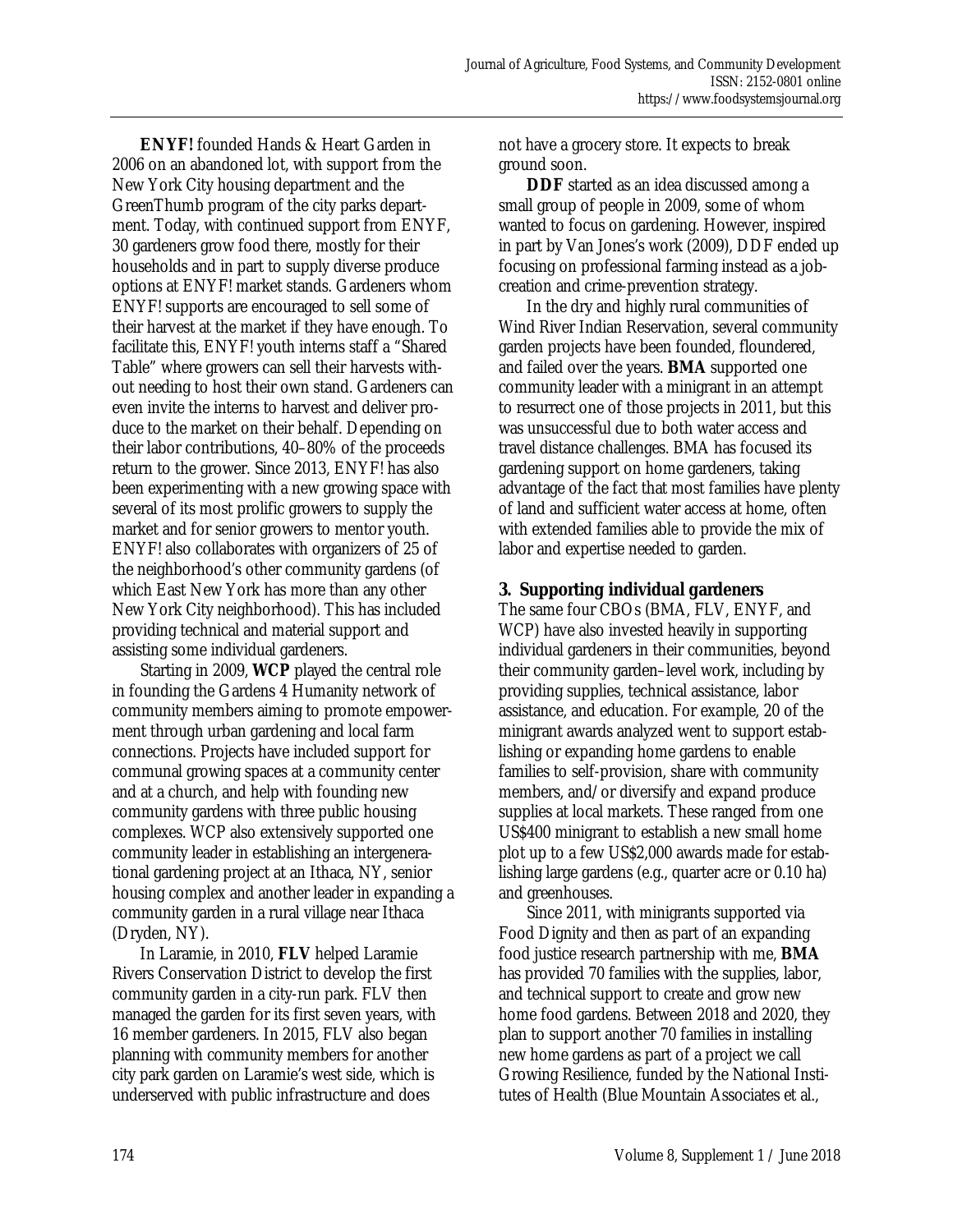2017). Similarly, **FLV** has fully supported about 35 households in Laramie in establishing new home food gardens. FLV has also helped dozens more with supplies, technical advice, and moral support provided through home visits (including me, when I was about to give up on trying to make anything grow at an elevation of 7200 ft. (2,195 m) in Wyoming) and hundreds more in public workshops and events that it organizes. In the nearly 20 years since its founding, **ENYF!** increasingly has supported home gardeners by hosting community-led workshops, sharing supplies such as trellising nets and cover crop seeds, and pairing ENYF! youth interns with older gardeners to share labor, skills, and stories. ENYF! supports about 20 home gardeners each year with the internship-matching and 150 to 200 more with workshops and materialsharing (in addition to supporting gardeners tending individual plots at community gardens). **WCP** supported improving access to gardening in communities struggling with low incomes, largely via the Gardens 4 Health network mentioned above. This network has continued even though WCP has not. In addition to supporting development of community gardens at the public housing locations mentioned earlier, the network has helped several people create gardens at their homes. **DDF**, as described above, focuses on community farming rather than gardening. However, it does also aim to foster home food production via example and through some public education activities, as outlined in its collaborative pathway model (DDF, Neideffer, Hargraves, & Denning, 2017).

#### **4. Supporting local farmers**

**WCP** was the only one of the five CBOs who devoted substantial time to farmer support. After expanding from a project focused on childhood obesity prevention to one more broadly focused on food justice in 2008, WCP focused on helping to diversify who has opportunities to farm. This work included supporting local farmers of color, including at Roots Rising Farm and Rocky Acres Community Farm, and collaborating with Groundswell, a local farm incubator. This was part of an explicit goal in WCP's collaborative pathway model of "increased farming and food production by people of color and people of limited resources" (WCP,

Sequeira, Hargraves & Denning, 2017). WCP was the only CBO to award a minigrant to a vegetable farm, providing US\$2,000 to build a greenhouse for both production and community education activities.

 The other four CBOs support local farms by purchasing from them or by providing sales venues by hosting farmers markets. **DDF** supplements its CSA shares and farm-stand offerings with purchases from other local, organic farms as needed through a distributor called Veritable Vegetable. **FLV** fundraises to buy from local producers, in addition to taking donations, to supply its FLV Shares distribution programs. **ENYF!** and **BMA** host farmers markets with low farmer vendor fees (US\$40 and US\$6 per market, respectively, in 2016, and half that for gardeners and other smaller vendors) so that local and regional producers can sell their harvests in those communities.

#### **5. Supporting other kinds of community food production**

As a much less central activity, the CBOs have supported community members in producing food beyond fruits and vegetables. This has been mainly through providing financial support via minigrants. CBOs made nine awards in this area, almost entirely to support bee or poultry husbandry. CBOs have also provided avenues to sell resulting food products, such as honey and eggs, and/or helped with other kinds of food production via technical support and education. Unlike in the previous four sections, the activities described here are a nearly complete catalogue rather than an array of representative examples.

**BMA** helped a family expand its flock of chickens to yield eggs beyond its family members' own consumption needs to sell at the Tribal farmers market. **FLV** enabled a household to improve and expand the conditions for a small turkeyraising operation. **ENYF!** has supported a local beekeeper in not only expanding her production but, with minigrant funding, in teaching others how to establish their own hives and providing community access to a honey extractor. East New Yorkers can also sell their honey and other homemade value-added products (that are legal for public sale under health codes), such as hot sauces,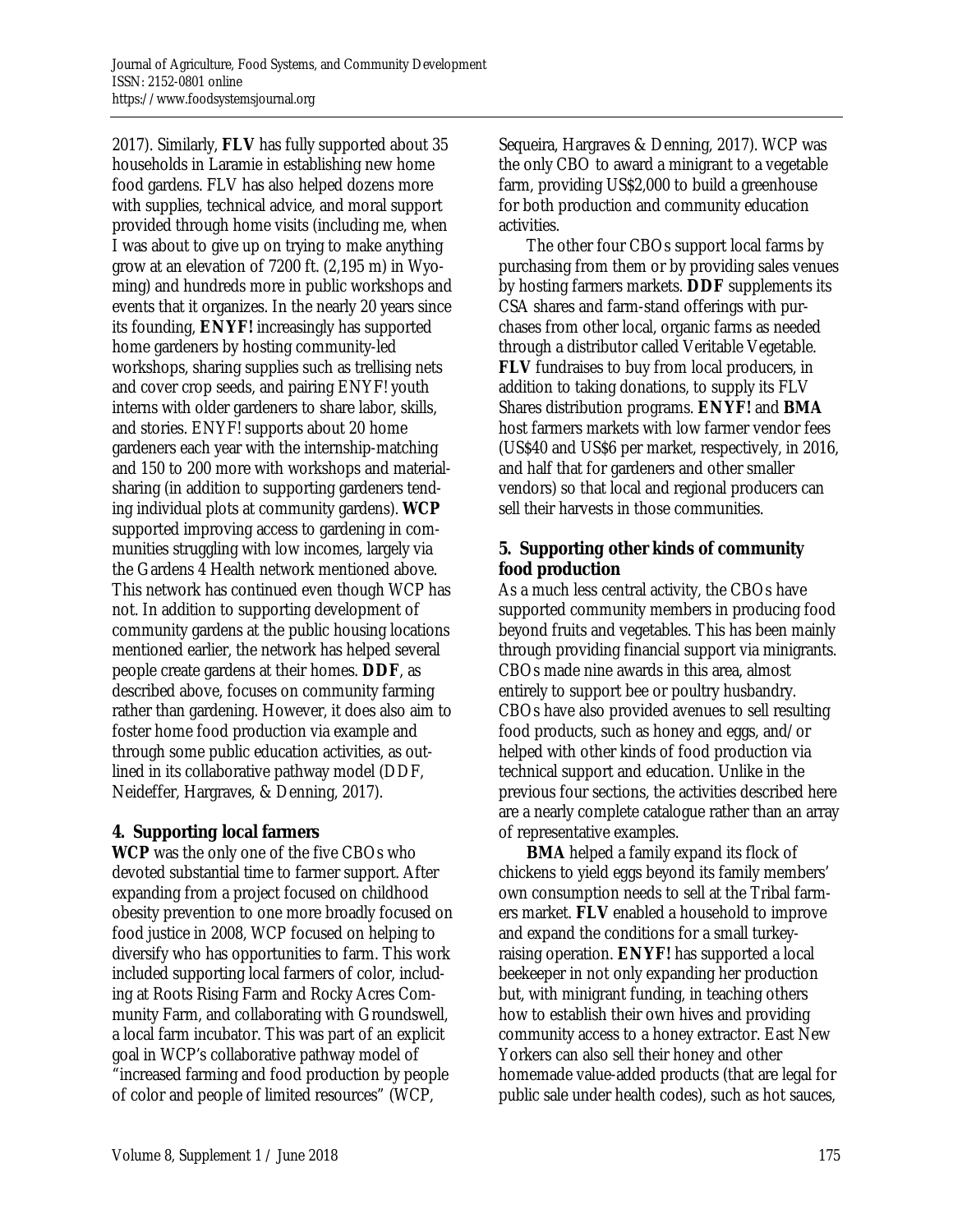at the intern-staffed Shared Table mentioned above. **DDF** has experimented in the past with honey production, and once briefly considered trying goat husbandry, although it has decided to focus on produce production for now. DDF has also been exploring options for making valueadded products from its fruit and vegetable harvests and for catering. **WCP**, in activities entwined with the mentoring described below, provided market-research support for a local farmer to expand his microbusiness in selling juices made from his harvests.

### **6. Connecting (networking, convening and mentoring)**

Leaders in **all five CBOs** invested substantial time in foundational strategic activities that few funders pay for, measure, or count: networking, convening, and mentoring. These connecting activities enable all their other work, including—although not only—when they result in formal partnerships and collaborations. For the smallest of the CBOs, particularly WCP, the dominant approach for effecting food system change is helping to enable others to lead programs and projects.

 In the case of community food production, networking is particularly important to securing and keeping access to land; every instance of securing land for food production for all five CBOs resulted from their broad, intentional, and constant networking. For example, when **DDF** leaders invited an academic Food Dignity coinvestigator to help them document and characterize their network, they provided her a list of 150 individual contacts across over 60 organizations with whom they had collaborated during their first five years of operation. These networks are how they obtained access to the 8 acres of land for their production operations.

 Mentoring work includes **ENYF!'s** longstanding youth internship program (Daftary-Steel, 2015) and **FLV**'s internship programs, which support the CBOs' production capacity while passing on expertise in growing produce. **BMA** convenes the gardeners it supports to share experience and seeds. **WCP** invested heavily in mentoring and professional development with grassroots community leaders, including, for example, by supporting

a community garden organizer in developing her permaculture expertise. **DDF** joined a regional farmer field school for its farmers' professional development (Meek et al., 2017).

 This constant and intentional connecting has also sometimes fostered food production beyond securing land access and skill development. For example, in August 2009, **WCP** convened several community leaders to discuss a funding opportunity for racial healing and equity efforts. Though the group eventually decided not to apply, at that meeting two of the participants met for the first time and discovered that they shared a dream of helping to connect youth to farming and—across race, class, and geographic lines—to one another. By 2010, in collaboration with many others and with further support from WCP, they founded the Youth Farm Project. The Youth Farm began in partnership with local family farms and now manages its own 10 acres (4 ha), with half in production each season.

#### **7. Promoting (advocating; reframing; and documenting, generating, and sharing knowledge)**

As with the connecting activities, leaders in **all five CBOs** also invest heavily in activities to generate, maintain, and expand public support, including policy and funder support, for equitable food systems and social equity. As with the connecting activities described above, promoting activities support and enable all the others, including securing access to land for food production.

 Some of this has focused on documenting processes and outcomes of their current activities, such as producing the pathway models used in this research, quantifying food harvests, and—in new projects in Wyoming—assessing health impacts of food gardening. Some has been via education, with all five CBOs having hosted formal visiting groups, such as from schools and universities, and also scores of informal visitors, in addition to hosting or cohosting workshops, film nights, celebration events, and other food justice gatherings. Some of this work has been documenting the food (in)justice histories in their communities and using multiple forms of disseminating that knowledge and framing. For example, see the redlining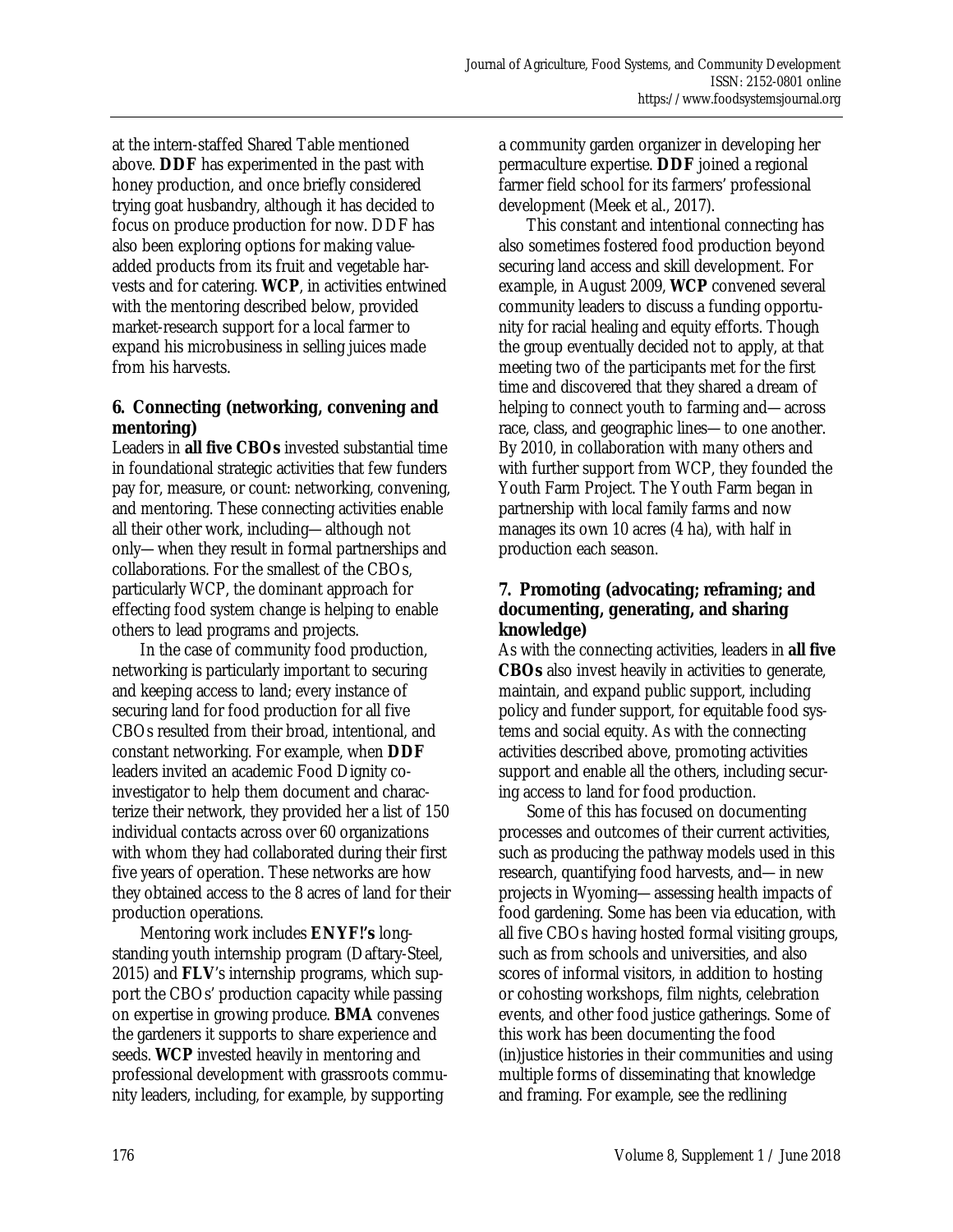discussion in (Daftary-Steel & Gervais, 2015), digital stories produced by several CBO-based Food Dignity co-investigators (Brangman, 2015; Neideffer, 2015; Sequeira, 2015), and comments by other Food Dignity partners in a minidocumentary about producing those stories (Luotto, 2015).

 To illustrate the breadth of the CBOs' promotional activities, here is an additional example from each. One reason **ENYF!** agreed to partner in the Food Dignity project was its interest in documenting food production quantities. They wanted to collect this data to illustrate one of the many ways their work benefits East New York. As land pressures have increased, they also have joined and helped form increasingly formal advocacy partnerships, including the Coalition for Community Advancement in 2015. **FLV** has worked extensively with local government to secure public acres for scaling up community food production, using results from our harvest quantification research (Conk & Porter, 2016) to prove that significant production is possible even in Laramie's short growing season. This data was helpful in securing the acre for the Feeding Laramie Valley farm. In a broader policy example, the director of **WCP** joined in discussions to form a county food policy council by convening a series of Community Food Security Dialogues in 2010 where the idea first gained traction. In 2015, she was elected to serve as a member of the first council. **DDF**, as a local government CBO collaboration, has reframed Alameda County criminal justice as crime prevention and restorative justice work, with job creation through food production being one strategy. Its work earned DDF the California State Association of Counties innovation award in 2014. **BMA**, the first Tribal-led CBO doing food work in Wind River, has put food sovereignty on the map with the Northern Arapaho and Eastern Shoshone nations, both with the Tribal governments and the people.

## **8. Integrating food system work around people and community (not around food)**

As an academic who studies food systems, I tend to use a lens that focuses on food, including with the food production analysis in this paper. However, the **leaders of all five CBOs** center their

focus on people and communities, not food, and they each integrate their food system work around that. For example, the way all five organizations articulate the historical and current systemic contexts of current food injustice, as described above, put community at the center of their work, rather than food.

 In another example of this people-rather-thanfood focus, **FLV** names one arm of its work *FLV Shares,* where the goal is to enable people to "share the best of what southeastern Wyoming has to offer" with one another, whether that be fresh food, land for food production, knowledge, money, mentorship, and/or labor. In other words, the organizing principle for these activities is sharing within the community, rather than food. Further illustrations of this integration around investing in community are embedded in the final results section below, which also outlines *why* these five food justice CBOs support community food production in these eight ways.

## *Why grow our own? Transformation*

These CBOs support community-based food production in these eight ways, especially the last three crosscutting ways, to achieve not only food security, but also sovereignty (La Via Campesina, 2010). This includes striving for individual and collective health, power, pride, strength, and sense of belonging. For example, long-term goals that the CBOs articulate in their collaborative pathway models include "reclaiming, restoring, and developing food sovereignty on our reservation" (BMA, Sutter, Hargraves, & Denning, 2017); a "stronger, healthier, more just, and sustainable community" (ENYF, Vigil, Hargraves, & Denning, 2017); "increased collaborative efforts and leadership development in the community, strengthened community fabric" (DDF et al., 2017); "increased representation and power of underrepresented groups in local food system decision-making" (WCP et al., 2017); and "increased community connections, sense of belonging, worth and possibility" (FLV, Woodsum, Hargraves, & Denning, 2017). A transformative short-term goal named for FLV Shares activities mentioned above is "softening lines between giver and receiver" (FLV, Woodsum, Hargraves, & Denning, 2017).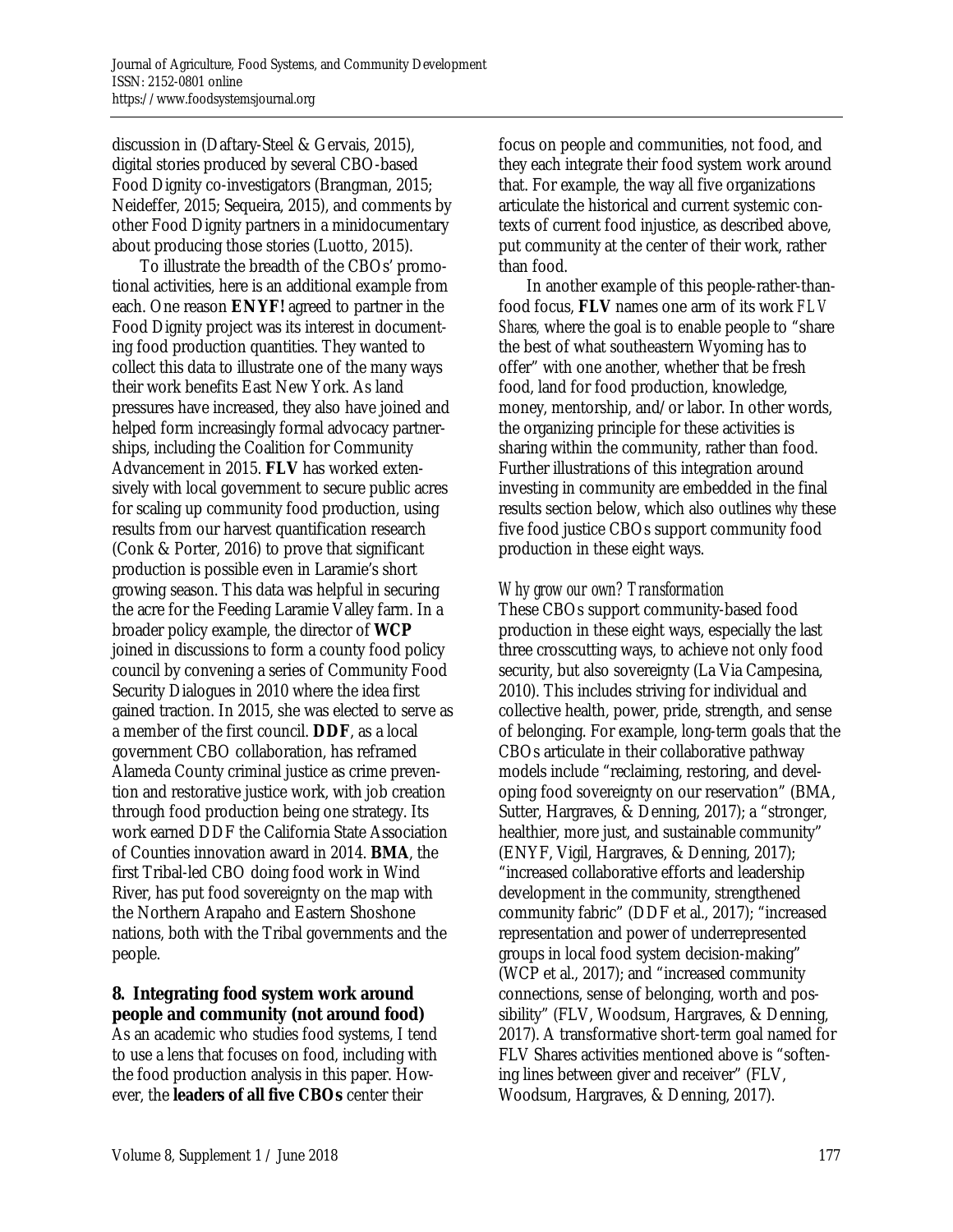In two of the communities, the CBOs support community food production to restore and share culturally and spiritually important foods. BMA in Wind River Indian Reservation is helping community members restore traditional varieties of Indian corn and re-establish chokecherries. As noted in their collaborative pathway model, BMA is intentionally supporting gardeners so that "traditional foods and ways are brought into current community life" (BMA et al., 2017). Gardeners supported by ENYF! in Brooklyn grow culturally important foods such as callaloo, long beans, and bitter gourd. As their pathway model notes, this forms part of that CBO's intentional support to increase "production of specialty crops valued by diverse nationalities in East New York" (ENYF! et al., 2017).

 All five CBOs partners support food production to "grow" people and community. Both WCP and ENYF! intentionally build intergenerational, mutually beneficial relationships by matching teens with local elders who provide mentorship while receiving help with their gardening (Brangman, 2017; Daftary-Steel & Gervais, 2015). FLV works with food-insecure communities who define their fresh food access needs and help FLV design their programs for growing, buying, and, accepting donations of local, fresh fruits and vegetables. This provides access to, as FLV founder Gayle Woodsum puts it, "the best of what we have," while demonstrating a dignitypromoting ethic of "we" as an alternative to a charity stance of "we" give to "them" (FLV et al., 2017; see also Poppendieck, 1998). One of DDF's long-term goals is to "create hope, break bonds of dependency, build self-reliance (transformed individual lives)" (DDF et al., 2017). As midterm outcomes, BMA strives for "increased friendships and socializing between people on and off the reservation," (BMA et. al, 2017) and WCP for "emergence of new community food system leaders from underrepresented communities" (WCP et al., 2017).

 However, frontline leaders in this CBO work also know that home and community-scale food production offers only one, important but insufficient, strategy for healing and transformation in the face of systemic disinvestments, poverty, and

racism (Daftary-Steel, Herrera, & Porter, 2016). For example, the community organizer who led WCP from 2008 to 2016 shares the story of her brother's declining health and early death in her digital story:

He had tried to take care of himself. He had been growing veggies on his patio in Brooklyn before it was cool to be sustainable. But trying to live on disability after work-related injury made it impossible for him to eat well, no matter how many tomatoes he produced. (Sequeira, 2015, 1:39–1:58)

 Another of the storytellers, a farmer at DDF, tells of growing up in Oakland housing projects with no access to fresh food, then learning to farm in Ashland/Cherryland at DDF and returning to live in the same housing. This farmer (storyteller) notes that he can now share his food production knowledge with his community, but that his Oakland neighborhood still has no access to fresh food (Rucker, 2015).

 Both the potential and the limits of individuals producing food on their own are also illustrated in the digital story told by a leader who works with BMA. She describes planting cucumbers for her young nephew, who asked her to make pickles (Potter, 2015). However, since he ate every cucumber fresh as soon as it was ripe on the vine, she had to tell him that meant no homemade pickles that year. He asked, "we can grow some again next year, right, aunty?" She assured him, "Yes, we can" (Potter, 2015).

## **Discussion**

This paper describes how and why five U.S. food justice CBOs support community food production as part of their larger work to improve the equity and sustainability of their local food systems, and to foster health and transformation. Their main activities specific to food production involve both directly producing food—mostly vegetables and some fruits—and supporting others in producing food, especially in home and community gardens. Each CBO also supports local farmers, mostly in minor ways. None produces food directly via animal husbandry, though some have supported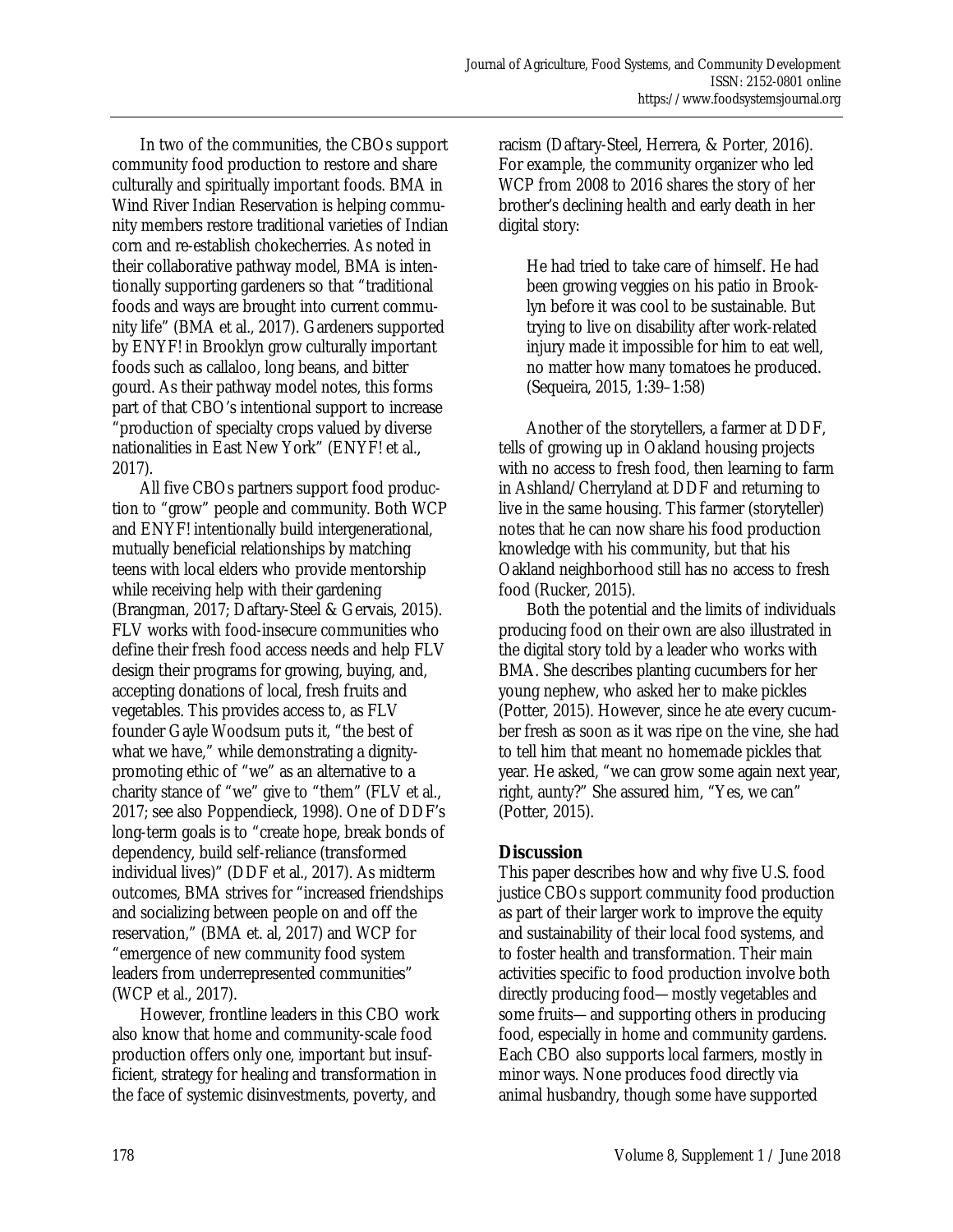community members who do so. Foraging and gleaning were not part of their activities during the time of the Food Dignity collaboration. As articulated in their collaborative pathway models, all of the CBOs choose and organize their activities with and for their communities.

 In addition, all five CBOs have devoted substantial resources to three crosscutting strategies that underpin all the work they do: (1) connecting and mentoring people and organizations; (2) promoting community food systems; and (3) integrating their strategies with community (versus food) at the center. In other words, they do community organizing for social justice. Their production activities are part of social change strategies for reaching transformational goals.

 If viewing this social change work within the "warrior, builder and weaver" categories of food system resistance, reconstruction, and connection work outlined by one group of food system activist and scholars (Stevenson, Ruhf, Lezberg, & Clancy, 2007, p. 33), these organizations invest most heavily in building local food alternatives with, by, and for their communities and in local weaving work for strengthening and deepening civic engagement and connectedness. Their explicit "warrior" work is less frequent and tends towards hyperlocal mobilizing to foster or to protect their building work, in particular regarding land access for food production.

 Another way of illuminating the social change work of the CBOs is to view it through the food regime and food movement framework developed by Holt-Giménez and Shattuck, which categorizes food system approaches by the politics underlying the work. They outline the range of options from neoliberal or reformist on the "corporate food regime" side, to progressive or radical on the "food movements" side (2011, p. 117). In this framework, the long-term goals and the organizing activities of the CBOs range from progressive to radical in striving for food justice and food sovereignty.

 Because the empirical literature about the work of CBO support for community food production is so thin, this paper adds substantially to it by simply categorizing and characterizing activities and goals in CBOs' production work. These findings are

consistent with the themes of empowerment, connectedness, and networking found in Seattle community garden projects, for example (Hou, Johnson, & Lawson, 2009), and with the antioppression approaches of the food justice CBOs People's Grocery, Community Services Unlimited, and Detroit Black Community Food Security Network (Broad, 2016; Sbicca, 2012; White, 2011).

 Two implications of this work include: (1) in spite of having limited and mostly insecure resources, these CBOs lead and facilitate a wide range of food system activities in food production and beyond in their communities; and (2) since such CBOs are leading localization of food systems in the U.S., conducting more collaborative research to help understand, learn from, evaluate, and inform their work is important for fostering community food justice and food security.

 In addition, less conclusively, another implication is that a food-focused lens that academics tend to apply (as I do in this paper to examine production) in understanding or assessing CBO food justice work may unduly limit the depth and accuracy of the view if used alone. In particular, it risks underestimating the core but less visible crosscutting strategies these CBOs take to transform their communities through food system work. If funders, evaluators, and other external stakeholders in these transformations do not see this organizing work, they will neither credit nor support it. Yet this crosscutting work in connecting, promoting, and integrating underpins and enables the more visible CBO activities, such as producing food. This is obvious to the CBO leaders, but often less so to outsiders. Consider, for example, a reflection from a community food system funder who was at first impatient in the face of what she realized was "largely invisible development" of relationships, networks, and mentoring, noting that she realized, "it takes time to develop this web—two to three years minimum and unless it is supported it grows weaker" (Feenstra, 2002, pp. 104–105).

#### *Future Research*

Three important research questions within the frame of CBO support for community food production that this research does *not* address include: (1) what are the outcomes of these CBO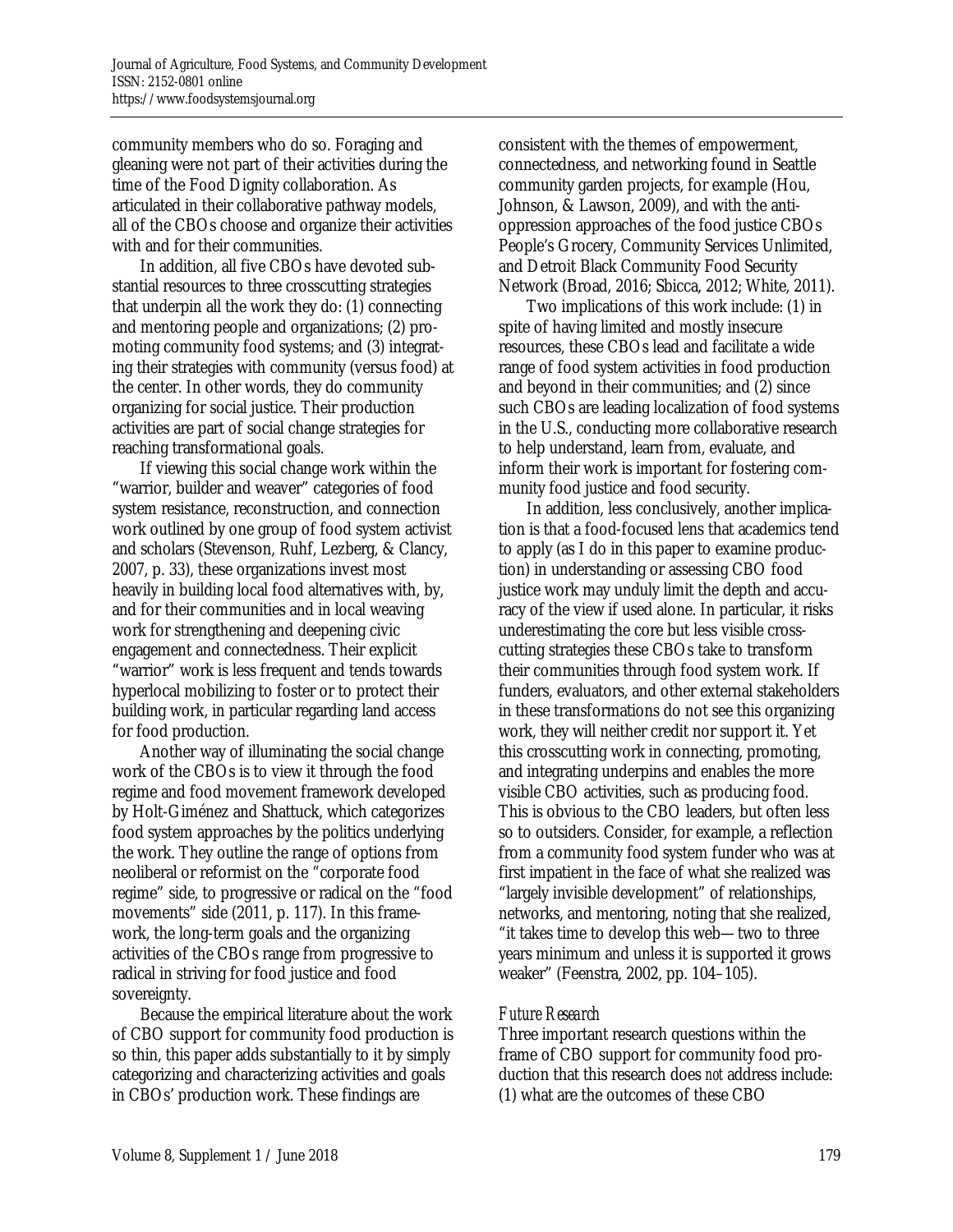production support activities? (2) how and how much are these outcomes distributed within a community? And (3) how much do the CBO support strategies and the community contexts shape these outcomes?

 For example, in outcomes, what impacts does gardening have on food security? The quality of the evidence cited in the introduction is low, and none of the nearly two dozen garden studies included in a meta-analysis of quantitative health results included food security outcomes (Soga et al., 2017). This is a question we aim to help answer in the five-year trial with BMA and others, once it concludes in 2020 (Blue Mountain Associates et. al., 2017). I also outline outcomes from home and community gardening that we found in Food Dignity and related action research elsewhere in this issue (Porter, 2018b).

 In distribution of outcomes, who benefits most from these production support activities? When I sent drafts of this paper to Food Dignity collaborators for review, Sequeira, the former director of WCP, noted:

I suggest that you elaborate more on how systemic racism and economic disadvantage thwart the possible advantages gardening can have in the lives of low-income communities and communities of color. Such a discussion could be framed within the context of limited choices for low-income households to garden —limited availability of environmentally safe places to grow, restrictions of the use of water needed to garden, limited educational venues for people to conveniently access resources, support and technical help and of course, the lack of policies that allocate safe and unused land for community use (e.g., land trusts). (E. J. Sequeira, personal communication, January 6, 2017)

 In the literature, results from extensive household survey data in Ohio underline Sequeira's observations about space and income constraints creating barriers to home gardening (Schupp, Som Castellano, Sharp, & Bean, 2016). The extensive home and community gardening support that four of the five CBO partners in Food Dignity provide

aim to help overcome both barriers, including with minigrants and with the full financial and technical support that FLV and BMA have been able to offer in the gardens-for-health trials that emerged as a next step from the Food Dignity collaboration. Also, all five organizations work intentionally to reduce disparities. However, the research reported here does not assess these important questions of distribution of benefits (Hallsworth & Wong, 2015) nor the classist and racist contexts of the CBOs' work (Hilchey, 2015).

 Finally, how can the reach and the outcomes of such food justice–oriented community food production work best be supported? And what are its limits? (Hallsworth & Wong, 2013). The growing body of evidence that supports that food gardening offers substantial yields of multiple kinds, while empowering consumers to also be producers, suggests that their work deserves more explicit public policy and technical support. The CBOs investing in increasing community food production in community farms, most notably FLV, BMA, and DDF, are interested in conducting future action research to support and inform that work. In addition, supporting and assessing outcomes from the crosscutting, community-organizing strategies employed by the CBOs and assessing their impacts on outcomes—as opposed to outcomes from programs that narrowly focus on direct production activities—is an arena ripe for further research. We could not assess this in our work because all five CBO partners in Food Dignity did take such organizing approaches.

#### **Conclusion**

The community-based food production activities of these five CBOs focused mostly on producing vegetables and fruits directly for sharing or selling locally and on supporting community gardens and individual gardeners. To a lesser extent, they were involved in supporting other forms of food production, such as honey, eggs, or added-value processing, and in supporting local farmers. Using community organizing strategies, they connect, promote, and integrate all of the production and other food justice work they do to reach transformational goals of community-led food security, public health, and equity.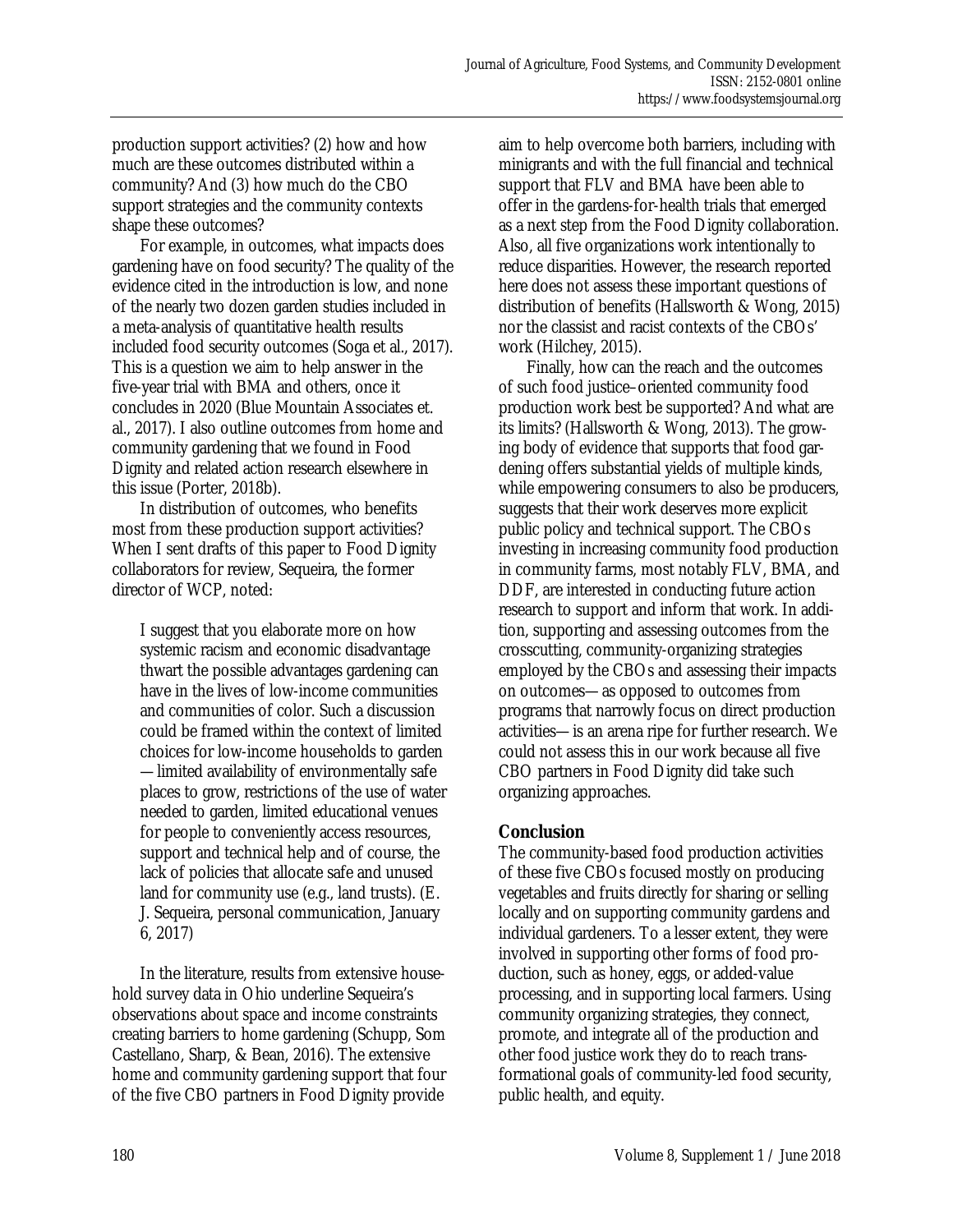The three crosscutting activities by each CBO—connecting people and organizations, promoting community food systems, and integrating their activities with community (as opposed to food) at the center—feature deeply and broadly in all aspects of their work. The foundational and lynchpin roles of these activities in enabling production and other direct food system work became clear to outsider partners only through years of this action-research partnership, aided by the collaborative pathway modeling process. We hypothesize that making direct investments in these crosscutting activities will translate into multiplying the range and reach of outcomes in the CBOs' hyperlocal community food production and other food system work. We and others should support and evaluate such strategies in future action research collaborations. Collaborative pathway modelling offers a framework for grounding such evaluation in the specificity, integrated complexity, and comprehensiveness of the goals of the work of these

CBOs (Hargraves & Denning, 2018, in this issue).

 In her digital story mentioned above, Potter assured her nephew that they could grow more cucumbers next year. The premise and the promise of the CBO-led food production work characterized here is that the more extensive and integrated our "we" is, then the more we can grow this year, next year, and for generations to come. Together we could all, perhaps, eat fresh cucumbers now and have pickles for later, too.

#### **Acknowledgments**

I would like to thank the action research teams of Food Dignity and Growing Resilience, including gardener-researchers of Team GROW and Elisabeth "Livy" Lewis, and especially the communitybased researchers and leaders at each CBO who reviewed my use of our work here. Thanks also to Monica Hargraves and Cecilia Denning for their Collaborative Pathway Model work and for reviewing and advising on my use of those here.

#### **References**

- Alaimo, K., Packnett, E., Miles, R. A., & Kruger, D. J. (2008). Fruit and vegetable intake among urban community gardeners. *Journal of Nutrition Education & Behavior, 40*(2), 94–101. https://doi.org/10.1016/j.jneb.2006.12.003
- Alaimo, K., Reischl, T. M., & Allen, J. O. (2010). Community gardening, neighborhood meetings, and social capital. *Journal of Community Psychology, 38*(4), 497–514. https://doi.org/10.1002/jcop.20378
- Algert, S. J., Baameur, A., & Renvall, M. J. (2014). Vegetable output and cost savings of community gardens in San Jose, California. *Journal of the Academy of Nutrition and Dietetics, 114*(7), 1072–1076. https://doi.org/10.1016/j.jand.2014.02.030
- Allen, P. (1999). Reweaving the food security safety net: Mediating entitlement and entrepreneurship. *Agriculture and Human Values, 16*(2), 117–129. https://doi.org/10.1023/A:1007593210496
- Altman, L., Barry, L., Barry, M., Englese, C., Kühl, K., Silva, P., & Wilks, B. (2014). *Five Borough Farm II: Growing the benefits of urban agriculture in New York City.* New York: Design Trust for Public Space.
- Armstrong, D. (2000). A survey of community gardens in upstate New York: Implications for health promotion and community development. *Health & Place, 6*(4), 319-327. [https://doi.org/10.1016/S1353-8292\(00\)00013-7](https://doi.org/10.1016/S1353-8292(00)00013-7)
- Baker, E. A., Motton, F., Seiler, R., Duggan, K., & Brownson, R. C. (2013). Creating community gardens to improve access among African Americans: A partnership approach. *Journal of Hunger & Environmental Nutrition, 8*(4), 516–532. https://doi.org/10.1080/19320248.2013.816986
- Blue Mountain Associates [BMA], National Heart, Lung, and Blood Institute, Eastern Shoshone Tribal Health, Action Resources International, National Institutes of Health, National Institute, of General Medicinal Sciences, & Wind River Development Fund. (2017). *Growing resilience in Wind River Indian reservation* (Identification No. NCT02672748). Retrieved from https://clinicaltrials.gov/ct2/show/NCT02672748
- BMA, Sutter, V., Hargraves, M., & Denning, C. (2017). Blue Mountain Associates: Food Dignity project A collaborative pathway model [Image]. Retrieved from the Food Dignity website: http://www.fooddignity.org
- Brangman, D. (Producer). (2015). Roots rising. *Paths to Food Dignity* [Video]. Retrieved from http://www.youtube.com/watch?v=JW4OuOLVebU
- Brangman, D. (Producer). (2017). Whole Community Project [Video]. Retrieved from http://www.fooddignity.org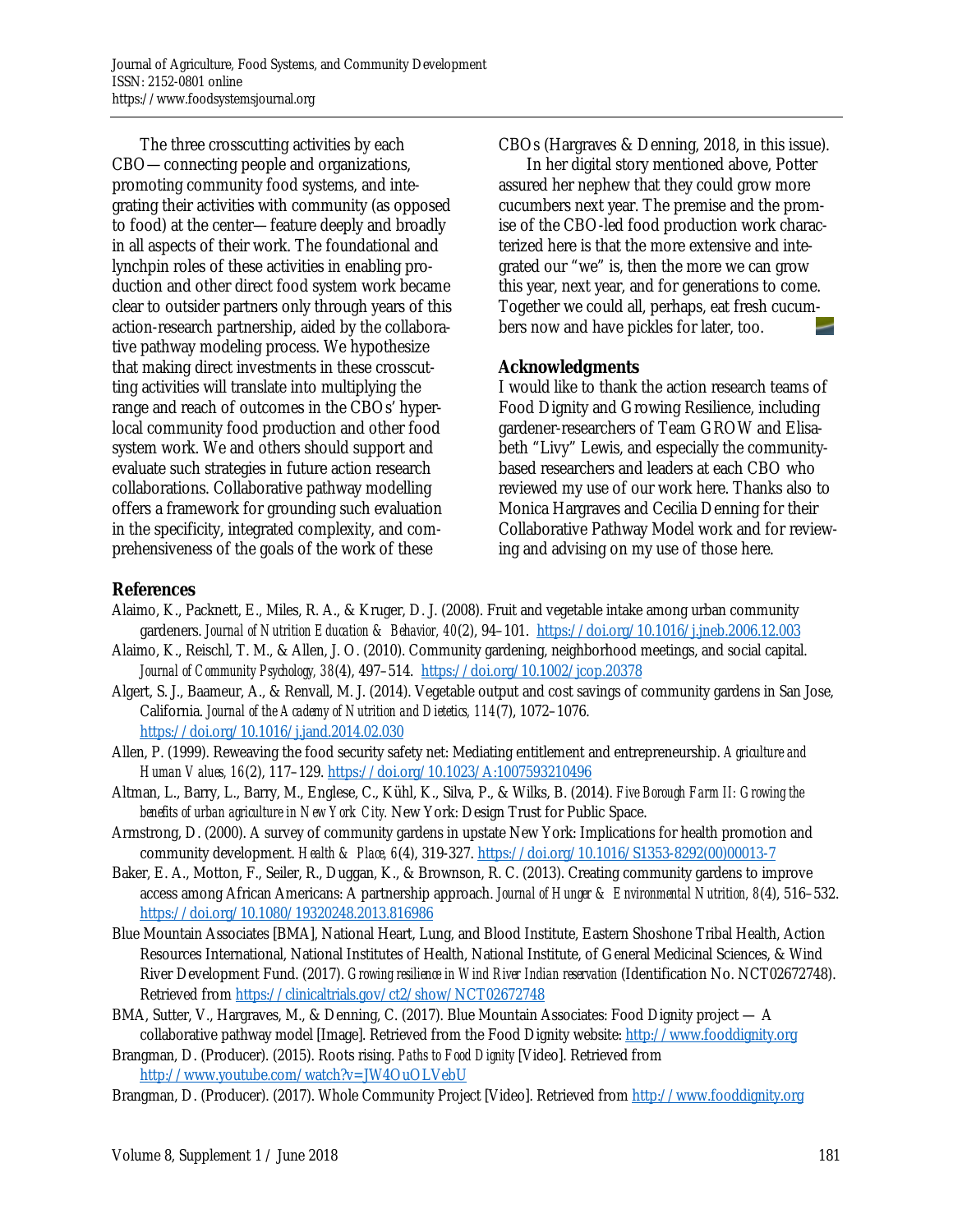Broad, G. M. (2016). *More than just food: Food justice and community change*. Oakland, CA: University of California Press.

- Bushamuka, V. N., de Pee, S., Talukder, A., Kiess, L., Panagides, D., Taher, A., & Bloem, M. (2005). Impact of a homestead gardening program on household food security and empowerment of women in Bangladesh. *Food & Nutrition Bulletin, 26*(1), 17–25. https://doi.org/10.1177/156482650502600102
- Calvet-Mir, L., Gómez-Baggethun, E., & Reyes-García, V. (2012). Beyond food production: Ecosystem services provided by home gardens. A case study in Vall Fosca, Catalan Pyrenees, Northeastern Spain. *Ecological Economics, 74*, 153–160. https://doi.org/10.1016/j.ecolecon.2011.12.011
- CoDyre, M., Fraser, E. D., & Landman, K. (2015). How does your garden grow? An empirical evaluation of the costs and potential of urban gardening. *Urban Forestry & Urban Greening, 14*(1), 72–79. https://doi.org/10.1016/j.ufug.2014.11.001
- Cohen, N., & Reynolds, K. (2015). Resource needs for a socially just and sustainable urban agriculture system: Lessons from New York City. *Renewable Agriculture and Food Systems, 30*(1), 103–114. https://doi.org/10.1017/S1742170514000210
- Cohen, N., Reynolds, K., & Sanghvi, R. (2012). *Five Borough Farm: Seeding the future of urban agriculture in New York City*. New York: Design Trust for Public Space.
- Coleman-Jensen, A., Rabbitt, M., Gregory, C., & Singh, A. (2016). *Household food security in the United States in 2015*. Economic Research Report No. (ERR-215), U.S. Department of Agriculture, Economic Research Service. Retrieved from http://www.ers.usda.gov/publications/err-economic-research-report/err173.aspx
- Companion, M. (2016). Lessons from "The Bucket Brigade:" The role of urban gardening in Native American cultural continuance. In J. C. Dawson & A. Morales (Eds*.), Cities of Farmers: Urban Agricultural Practices and Processes* (pp. 126– 140). Iowa City, Iowa: University of Iowa Press.
- Conk, S. J., & Porter, C. M. (2016). Food gardeners' productivity in Laramie, Wyoming: More than a hobby. *American Journal of Public Health, 10*6(5), 854–856. https://doi.org/10.2105/AJPH.2016.303108
- Corrigan, M. P. (2011). Growing what you eat: Developing community gardens in Baltimore, Maryland. *Applied Geography*, *31*(4), 1232–1241. https://doi.org/10.1016/j.apgeog.2011.01.017
- Daftary-Steel, S. (2015). *Growing young leaders in East New York.* Retrieved from https://docs.wixstatic.com/ugd/c0c10a\_fb310ad357084e36939ded0b78c3b1c9.pdf
- Daftary-Steel, S., & Gervais, S. (2015). ENYF retrospective case study [Prezi]. Retrieved from https://prezi.com/kixjpppdqbqz/enyf-retrospective-case-study/
- Daftary-Steel, S., Herrera, H., & Porter, C. M. (2016). The unattainable trifecta of urban agriculture. *Journal of Agriculture, Food Systems, and Community Development, 6*(1), 14. https://doi.org/10.5304/jafscd.2015.061.014
- Dig Deep Farms [DDF], Neideffer, M., Hargraves, M., & Denning, C. (Producer). (2017). Dig Deep Farms in its larger context, a collaborative pathway model [Image]. Retrieved from the Food Dignity website: http://www.fooddignity.org
- Drake, L., & Lawson, L. J. (2015). Results of a US and Canada community garden survey: Shared challenges in garden management amid diverse geographical and organizational contexts. *Agriculture and Human Values, 32*(2), 241–254. https://doi.org/10.1007/s10460-014-9558-7
- East New York Farms! [ENYF], Vigil, D., Hargraves, M., & Denning, C. (2017). East New York Farms! A collaborative pathway model [Image]. Retrieved from the Food Dignity website: http://www.fooddignity.org
- Feeding Laramie Valley [FLV], Woodsum, G. M., Hargraves, M., & Denning, C. (Producer). (2017). Feeding Laramie Valley: A collaborative pathway model [Image]. Retrieved from the Food Dignity website: http://www.fooddignity.org
- Feenstra, G. (2002). Creating space for sustainable food systems: Lessons from the field. *Agriculture and Human Values, 19*(2), 99–106. https://doi.org/10.1023/A:1016095421310
- Firth, C., Maye, D., & Pearson, D. (2011). Developing "community" in community gardens. *Local Environment, 16*(6), 555–568. https://doi.org/10.1080/13549839.2011.586025
- Food and Agriculture Organization of the United Nations [FAO]. (2002). *The state of food insecurity in the world 2002*. Rome. Retrieved from http://www.fao.org/docrep/005/y7352e/y7352e00.htm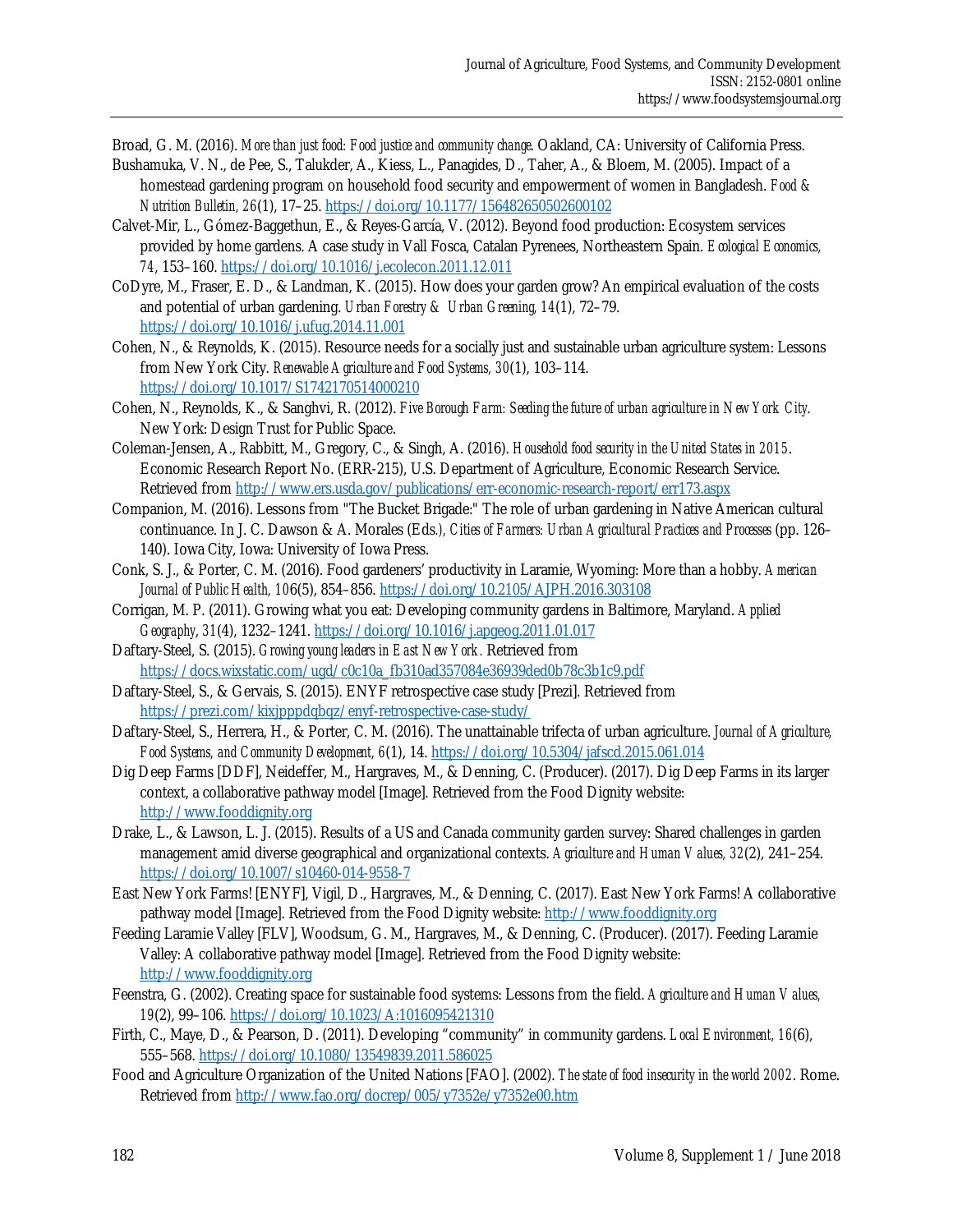- Food Dignity. (2015). *Paths to Food Dignity: Digital stories of personal journeys to food justice work* [Video]. Retrieved from http://www.tinyurl.com/fooddignityplaylist
- Gatto, N., Martinez, L., Spruijt-Metz, D., & Davis, J. (2017). LA Sprouts randomized controlled nutrition, cooking and gardening programme reduces obesity and metabolic risk in Hispanic/Latino youth. *Pediatric Obesity, 12*(1), 28–37. https://doi.org/10.1002/oby.21077
- Gittleman, M., Jordan, K., & Brelsford, E. (2012). Using citizen science to quantify community garden crop yields. *Cities and the Environment, 5*(1), article 4. Retrieved from http://digitalcommons.lmu.edu/cate/vol5/iss1/4
- Hallsworth, A., & Wong, A. (2013). Urban gardening: A valuable activity, but. *Journal of Agriculture, Food Systems, and Community Development, 3*(2), 11–14. https://doi.org/10.5304/jafscd.2013.032.010
- Hallsworth, A., & Wong, A. (2015). Urban gardening realities: The example case study of Portsmouth, England. *International Journal on Food System Dynamics, 6*(1), 1–11. https://doi.org/10.18461/ijfsd.v6i1.611
- Hargraves, M., & Denning, C. (2018). Visualizing expertise: Collaborative pathway modeling as a methodology for conveying community-driven strategies for change. *Journal of Agriculture, Food Systems, and Community Development, 8*(Suppl. 1), 101–115. https://doi.org/10.5304/jafscd.2018.08A.005
- Hargraves, M., & Denning, C. (2017). *Food Dignity Collaborative Pathway Models*. Retrieved from http://www.fooddignity.org/collaborative-pathway-models
- Hilchey, D. (Ed.). (2015). Commentaries on race and ethnicity in food systems work [Special issue]. *Journal of Agriculture, Food Systems, and Community Development, 5*(4). Retrieved from https://www.foodsystemsjournal.org/index.php/fsj/issue/view/21/showToc
- Hiza, H.A.B., & Bente, L. (2007). *Nutrient content of the U.S. food supply, 1909-2004: A summary report* (Home Economics Research Report No. 57). Washington, DC: U.S. Department of Agriculture, Center for Nutrition Policy and Promotion. Retrieved from http://www.cnpp.usda.gov/sites/default/files/nutrient\_content\_of\_the\_us\_food supply/FoodSupply1909-2004Report.pdf
- Holt-Giménez, E., & Shattuck, A. (2011). Food crises, food regimes and food movements: rumblings of reform or tides of transformation? *Journal of Peasant Studies, 38*(1), 109–144. https://doi.org/10.1080/03066150.2010.538578
- Hou, J., Johnson, J., & Lawson, L. J. (2009). *Greening cities, growing communities: Learning from Seattle's urban community gardens*. Seattle: Washington University Press.
- Jones, V. (2009). *The green collar economy: How one solution can fix our two biggest problems*. New York: Harper Collins.
- La Via Campesina. (2010, December 10). Via Campesina Declaration in Cancún: The people hold thousands of [solutions in their hands \[Press Release\]. Retrieved from http://viacampesina.org/en/index.php/actions-and-events](http://viacampesina.org/en/index.php/actions-and-events-mainmenu-26/-climate-change-and-agrofuels-mainmenu-75/984-via-campesina-declaration-in-cancun-the-people-hold-thousands-of-solutions-in-their-hands)mainmenu-26/-climate-change-and-agrofuels-mainmenu-75/984-via-campesina-declaration-in-cancun-the-peoplehold-thousands-of-solutions-in-their-hands
- Lawson, L. J. (2005). *City Bountiful: A century of community gardening in America*. Berkeley, CA: University of California Press.
- Litt, J. S., Soobader, M. J., Turbin, M. S., Hale, J. W., Buchenau, M., & Marshall, J. A. (2011). The influence of social involvement, neighborhood aesthetics, and community garden participation on fruit and vegetable consumption. *American Journal of Public Health, 101*(8), 1466–1473. https://doi.org/10.2105/AJPH.2010.300111
- Luotto, M. (Producer). (2015). *Tracing the paths: telling stories of Food Dignity (short documentary)* [Video]. Retrieved from http://www.youtube.com/watch?v=-KncokFttEM
- Marshall, D. (Producer). (2015). My food justice story starts here. *Paths to Food Dignity* [Video] Retrieved from http://www.youtube.com/watch?v=paPqBsIydHM
- Meek, D., Bradley, K., Ferguson, B., Hoey, L., Morales, H., Rosset, P., & Tarlau, R. (2017). Food sovereignty education across the Americas: Multiple origins, converging movements. *Agriculture and Human Values*. Advance online publication. https://doi.org/10.1007/s10460-017-9780-1
- Meinen, A., Friese, B., Wright, W., & Carrel, A. (2012). Youth gardens increase healthy behaviors in young children. *Journal of Hunger & Environmental Nutrition, 7*(2-3), 192–204. https://doi.org/10.1080/19320248.2012.704662
- Millennium Ecosystem Assessment. (2005). *Ecosystems and human well-being: Biodiversity synthesis*. Washington, DC: World Resources Institute.
- National Gardening Association. (2014). *Garden to table: A five year look at food gardening in the US*. Retrieved from https://garden.org/special/pdf/2014-NGA-Garden-to-Table.pdf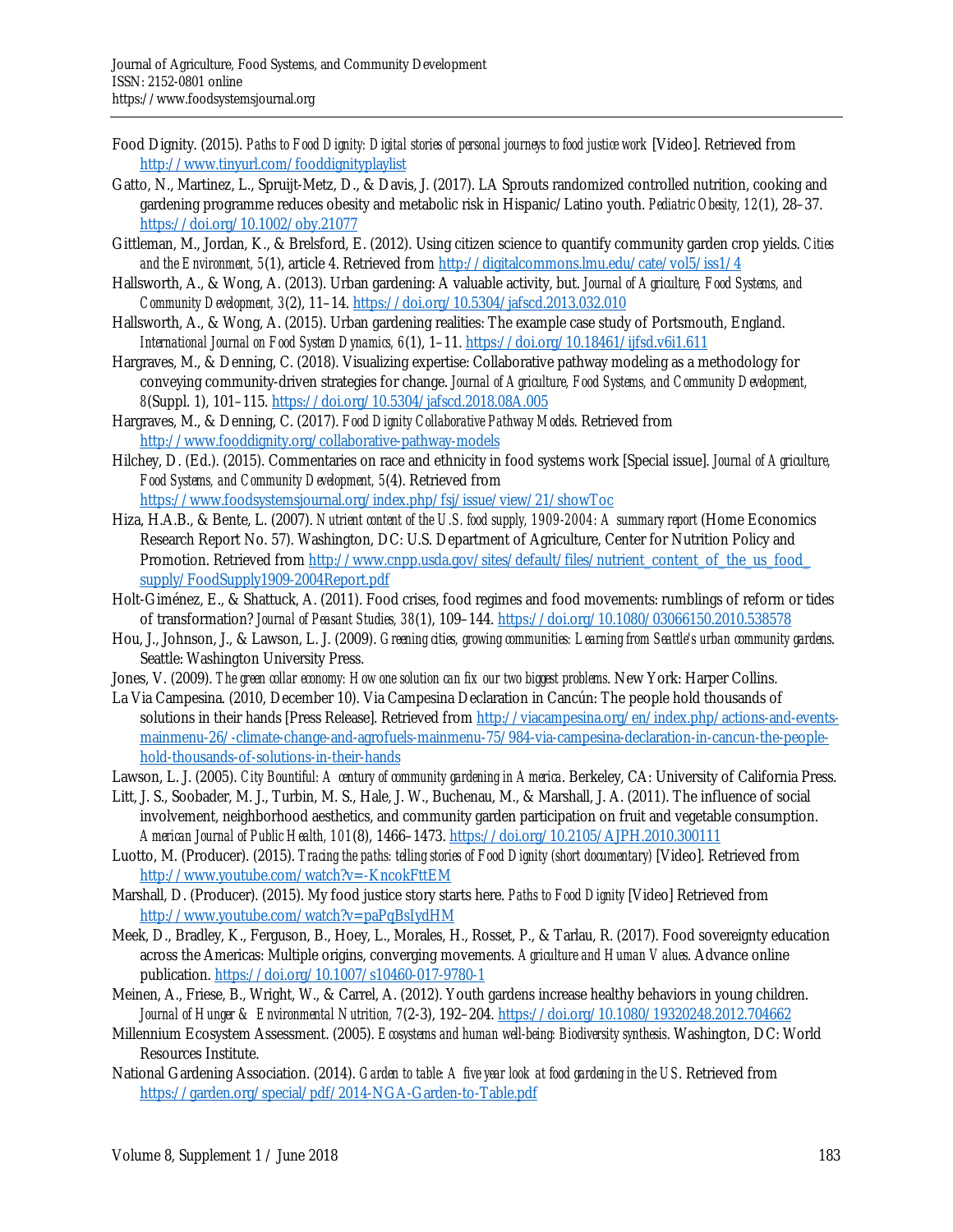Neideffer, M. (Producer). (2015). When good food makes for good policing. *Paths to Food Dignity*. [Video]. Retrieved from http://www.youtube.com/watch?v=zuMNSAH6zlE

Nettle, C. (2014). *Community gardening as social action*. Surrey, England: Ashgate.

Ober Allen, J., Alaimo, K., Elam, D., & Perry, E. (2008). Growing vegetables and values: Benefits of neighborhoodbased community gardens for youth development and nutrition. *Journal of Hunger & Environmental Nutrition, 3*(4), 418–439. https://doi.org/10.1080/19320240802529169

Poppendieck, J. (1998). *Sweet charity?: Emergency food and the end of entitlement*. New York: Penguin.

- Porter, C. M. (2018a). Triple-rigorous storytelling: A PI's reflections on devising case study methods with five community-based food justice organizations. *Journal of Agriculture, Food Systems, and Community Development, 8*(Suppl. 1), 37–61. https://doi.org/10.5304/jafscd.2018.08A.008
- Porter, C. M. (2018b). What gardens grow: Outcomes from home and community gardens supported by communitybased food justice organizations. *Journal of Agriculture, Food Systems, and Community Development, 8*(Suppl. 1), 187–205. https://doi.org/10.5304/jafscd.2018.08A.002
- Potter, E. (Producer). (2015). Growing gardens... and kids. *Paths to Food Dignity* [Video]. Retrieved from https://www.youtube.com/watch?v=zuMNSAH6zlE
- Pourias, J., Duchemin, E., & Aubry, C. (2015). Products from urban collective gardens: Food for thought or for consumption? Insights from Paris and Montreal. *Journal of Agriculture, Food Systems, and Community Development, 5*(2), 175–199. https://doi.org/10.5304/jafscd.2015.052.005
- Pudup, M. B. (2008). It takes a garden: Cultivating citizen-subjects in organized garden projects. *Geoforum, 39*(3), 1228– 1240. https://doi.org/10.1016/j.geoforum.2007.06.012
- Rucker, P. (Producer). (2015). Fresh start. *Paths to Food Dignity* [Video] .Retrieved from http://www.youtube.com/watch?v=zuMNSAH6zlE
- Saldivar-Tanaka, L., & Krasny, M. (2004). Culturing community development, neighborhood open space, and civic agriculture: The case of Latino community gardens in New York City. *Agriculture and Human Values, 21*(4), 399–412. https://doi.org/10.1007/s10460-003-1248-9
- Saul, N., & Curtis, A. (2013). *The Stop: How the fight for good food transformed a community and inspired a movement*. New York: Melville House.
- Sbicca, J. (2012). Growing food justice by planting an anti-oppression foundation: Opportunities and obstacles for a budding social movement. *Agriculture and Human Values, 29*(4), 455–466. https://doi.org/10.1007/s10460-012-9363-0
- Schupp, J. L., Som Castellano, R. L., Sharp, J. S., & Bean, M. (2016). Exploring barriers to home gardening in Ohio households. *Local Environment, 21*(6), 752–767. https://doi.org/10.1080/13549839.2015.1017807
- Sequeira, J. (Producer). (2015). Sankofa*. Paths to Food Dignity* [Video]. Retrieved from http://www.youtube.com/watch?v=zuMNSAH6zlE
- Seufert, V., Ramankutty, N., & Foley, J. (2012). Comparing the yields of organic and conventional agriculture. *Nature, 485*(6), 229–232. https://doi.org/10.1038/nature11069
- Smith, V., & Harrington, J. (2014). Community food production as food security: Resource and market valuation in Madison, Wisconsin (USA). *Journal of Agriculture, Food Systems, and Community Development, 4*(2), 61–80. https://doi.org/10.5304/jafscd.2014.042.006
- Soga, M., Gaston, K. J., & Yamaura, Y. (2017). Gardening is beneficial for health: A meta-analysis. *Preventive Medicine Reports, 5*, 92–99. https://doi.org/10.1016/j.pmedr.2016.11.007
- Stevenson, G. W., Ruhf, K., Lezberg, S., & Clancy, K. L. (2007). Warrior, builder, and weaver work: Strategies for changing the food system. In C. C. Hinrichs & T. A. Lyson (Eds.), *Remaking the North American food system: Strategies for sustainability* (pp. 33–62). Lincoln: University of Nebraska Press.
- Stroink, M. L., & Nelson, C. H. (2009). Aboriginal health learning in the forest and cultivated gardens: Building a nutritious and sustainable food system. *Journal of Agromedicine, 14*(2), 263–269. https://doi.org/10.1080/10599240902739737
- Taylor, J. R., & Lovell, S. T. (2014). Urban home food gardens in the Global North: Research traditions and future directions. *Agriculture and Human Values, 31*(2), 285–305. https://doi.org/10.1007/S10460-013-9475-1